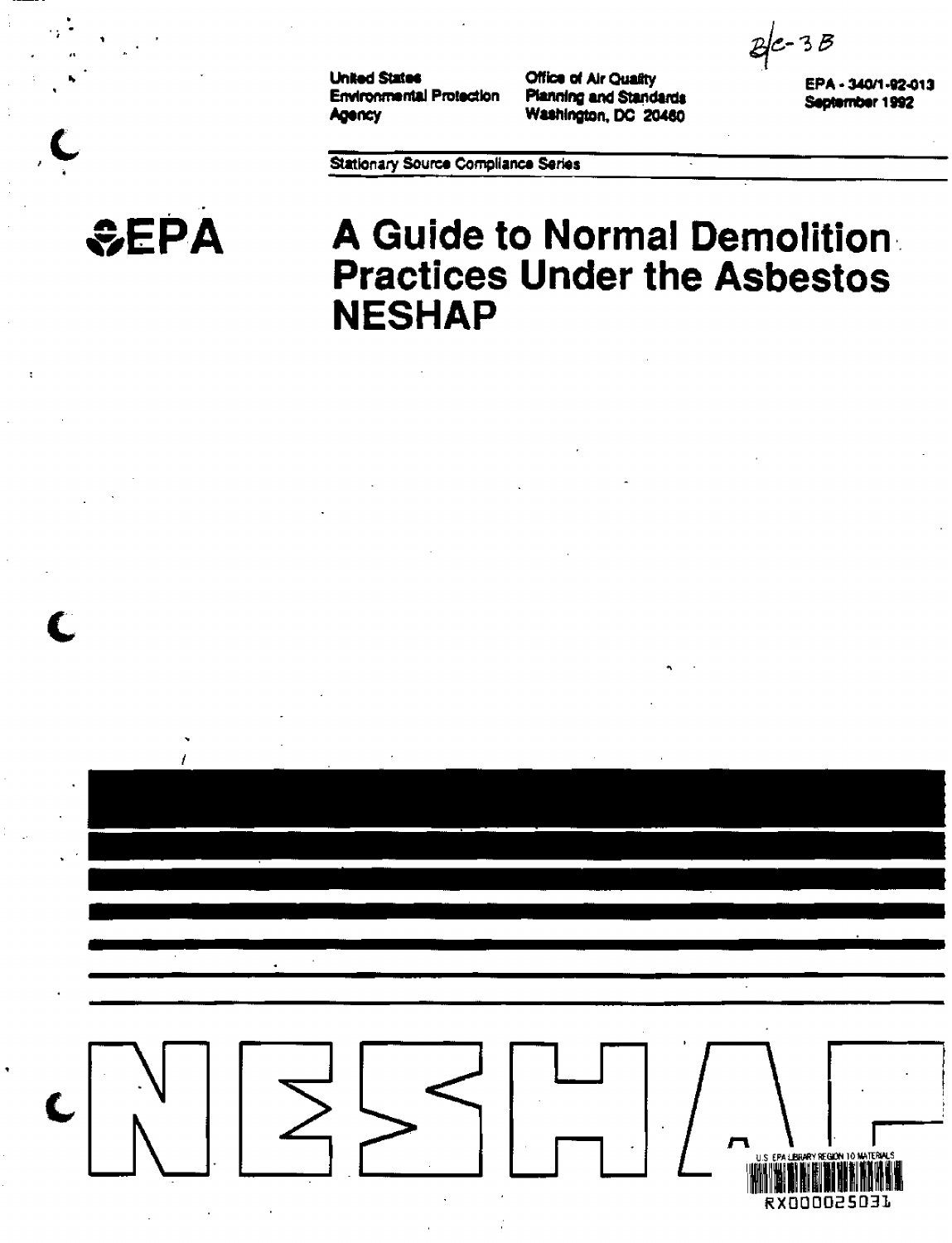ou ۵ñ

# **A Guide to Normal Demolition Practices Under** the Asbestos NESHAP

ψ,

(TRC Ref. No. 1-456-019)

U.S. ENVIRONMENTAL PROTECTION AGENCY Office of Air Quality Planing and Standards Stationary Source Compliance Division Washington, DC 20460

September 1992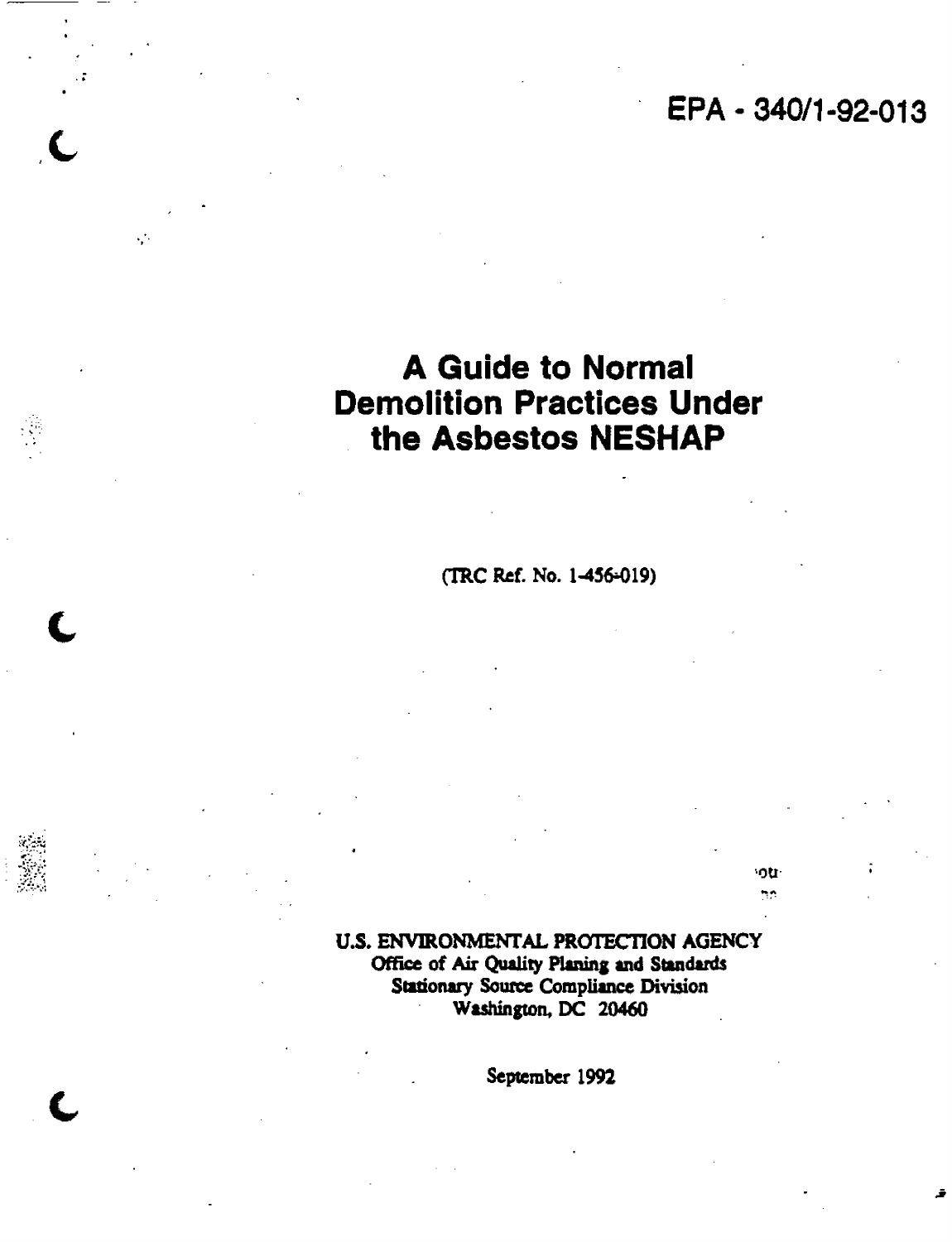### **DISCLAIMER**

This manual was prepared by TRC Environmental Corporation for the Stationary Source Compliance Division of the U.S. Environmental Protection Agency. It has been completed in accordance with EPA Contract No. 68D20059, Work Assignment No. IA2-19. This document is intended for information purposes ONLY, and may not in any way be interpreted to alter or replace the coverage or requirements of the asbestos National Emission Standards for Hazardous Air Pollutants (NESHAP), 40 CFR Part 61, Subpart M. Any mention of product names does not constitute endorsement by the U.S. Environmental Protection Agency.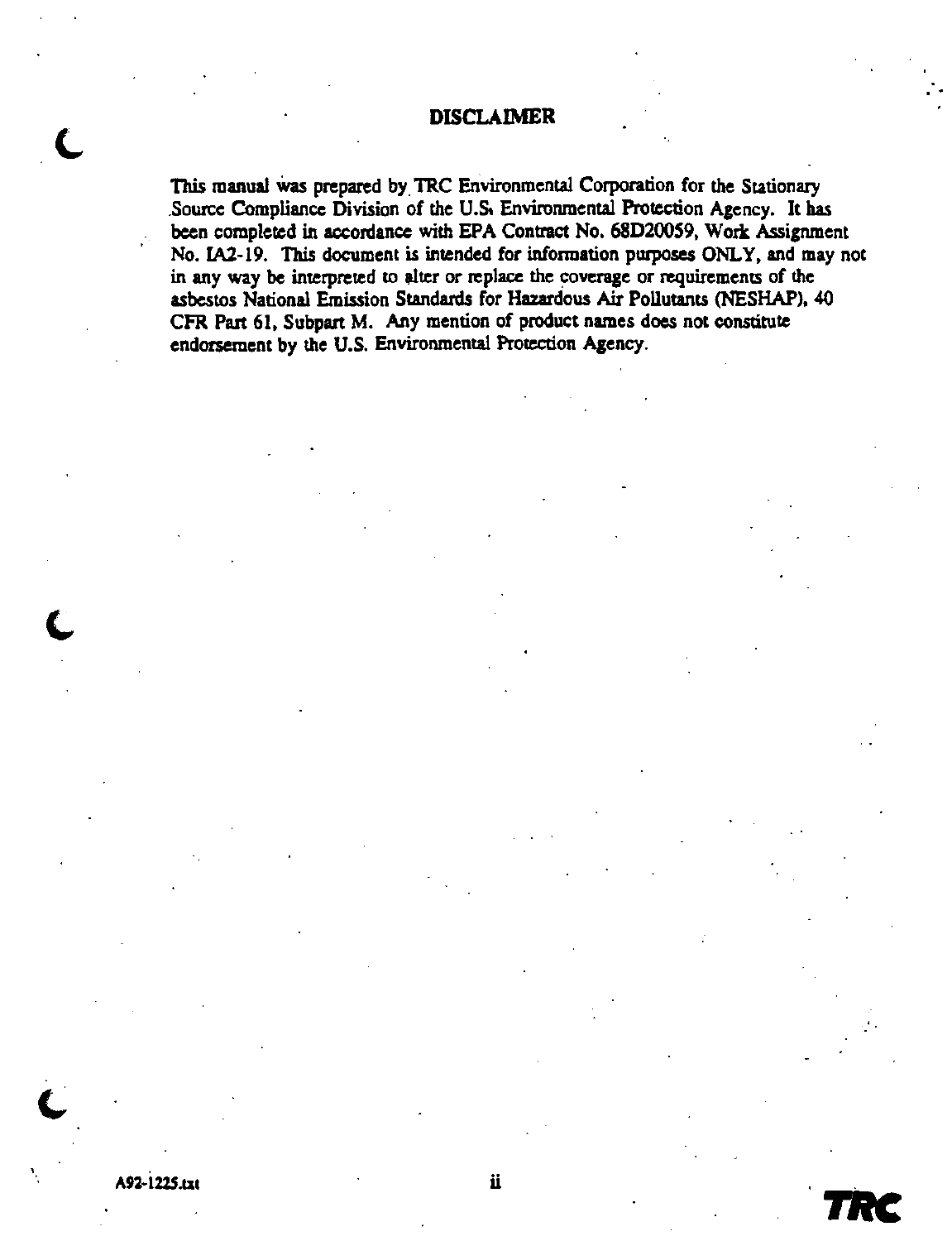## TABLE OF CONTENTS

|              | Section                                          | rage                                                |
|--------------|--------------------------------------------------|-----------------------------------------------------|
| $\mathbf{1}$ | DEMOLITION PRACTICES AND NONFRIABLE MATERIALS    | $1 - 1$<br>$1-1$<br>$1-1$<br>$1 - 2$                |
| $\mathbf{2}$ | PRE-DEMOLITION BUILDING STATUS                   | $2 - 1$<br>$2 - 1$<br>$2 - 1$<br>$2 - 1$<br>$2 - 2$ |
| 3            | DEMOLITION PRACTICES BY TYPE OF ACM              | $3 - 1$<br>$3 - 1$<br>$3 - 1$<br>$3 - 3$<br>$3 - 3$ |
| 4            | DEMOLITION PRACTICES BY METHOD                   | $4 - 1$<br>$4 - 1$<br>$4-3$<br>$4-4$                |
| 5            | ONSITE WASTE HANDLING PROCEDURES<br>Introduction | $5-1$<br>$5 - 1$<br>$5 - 1$                         |
| 6            | OFFSITE WASTE HANDLING PROCEDURES                | $6 - 1$                                             |
|              | Appendix I                                       |                                                     |

 $\mathbb{R}^2$ 

 $\epsilon$ 

Ċ

iü

Е

T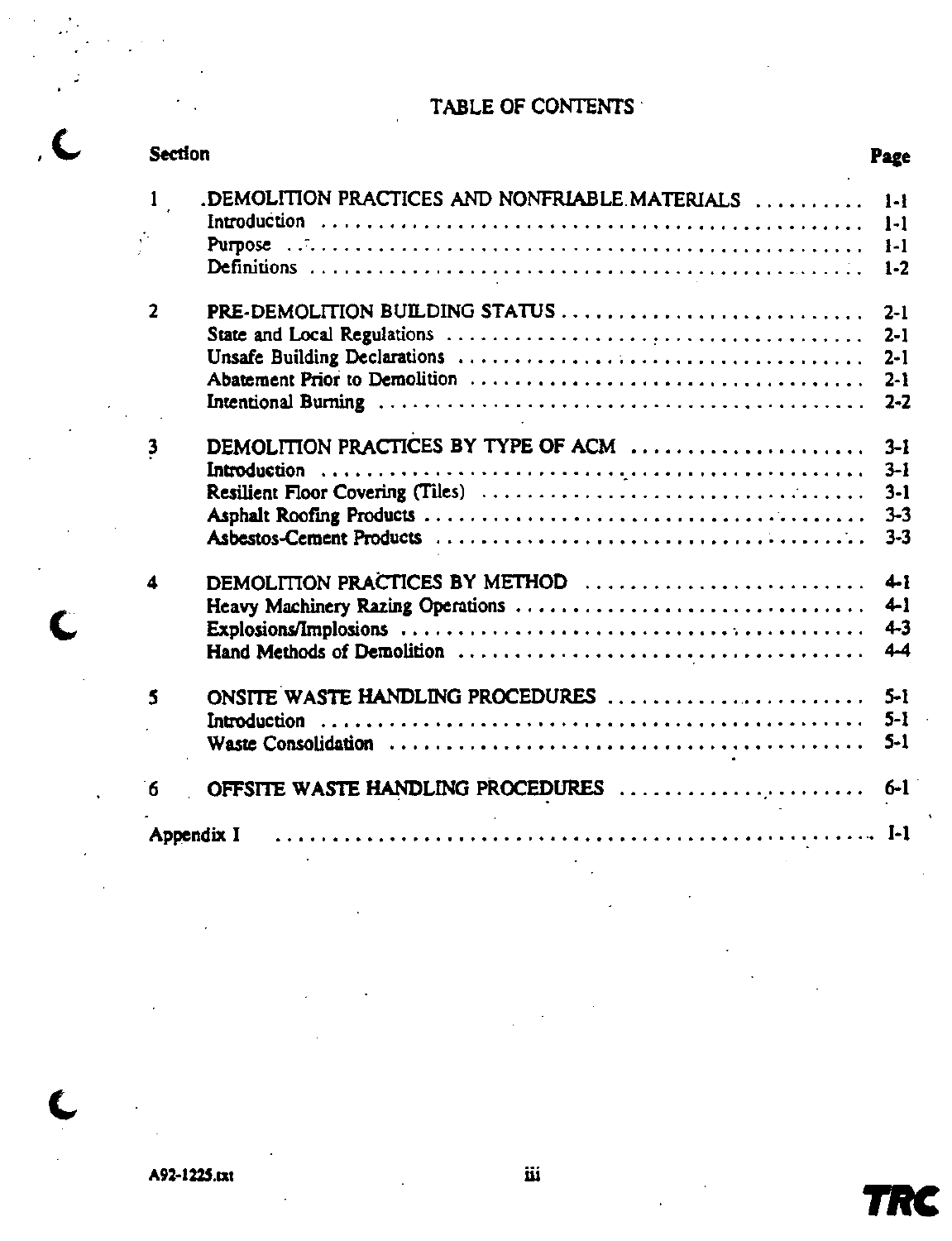## SECTION 1

## DEMOLITION PRACTICES AND NONFRIABLE MATERIALS

#### INTRODUCTION

EPA revised the asbestos NESHAP regulations on November 20, 1990 (see 40 CFR Part 61) Subpart M). Although the NESHAP has not been revised to alter its applicability to friable and nonfriable asbestos-containing materials (ACM), nonfriable asbestos materials are now classified as either Category I or Category D material.

Category I material is defined as asbestos-containing resilient floor covering, asphalt roofingproducts, packings and gaskets. Asbestos-containing mastic is also considered a Category I ·material (EPA determination - April 9. 1991). Category D material is defined as all remaining types of non-friable ACM not included in Category I that. when dry. cannot be crumbled, pulverized, or reduced to powder by hand pressure. Nonfriable asbestos-cement products such as transite are an example of Category  $\Pi$  material.

The asbestos NESHAP specifies that Category I materials which are not in poor condition and not friable prior to demolition do not have to be removed, except where demolition will be by intentional burning. However, regulated asbestos-containing materials (RACM) and Category II materials that have a high probability of being crumbled, pulverized, or reduced to powder as part of demolition must be removed before demolition begins.

#### PURPOSE

EPA has identified a need to addtess how specific demolition practices affect Category I and II nonfriable ACM. The purpose of this manual is to provide asbestos NESHAP inspectors. with such information.

This manual is intended to apply primarily to demolition and cleanup activities for buildings that contain Category I nonfriable ACM. Although references will be made to Category II nonfriable ACM, for the purposes of this document, it and all other RACM will be assumed that contain Category I nonfriable ACM. Although references will be made to Catego<br>nonfriable ACM, for the purposes of this document, it and all other RACM will be ass<br>to have been removed prior to the start of actual demo associated solely with building renovations will not be addressed.

This manual is designed to assist the asbestos NESHAP inspector in identifying practices that normally do or do not make Category I nonfriable ACM become regulated asbestoscontaining material (RACM). Applicability determinations (both formal and informal) provided by the Regional NESHAP Coordinators have been incorporated into the appropriate sections of this document in an effort to promote nationwide consistency in applying the asbestos NESHAP to these demolition practices.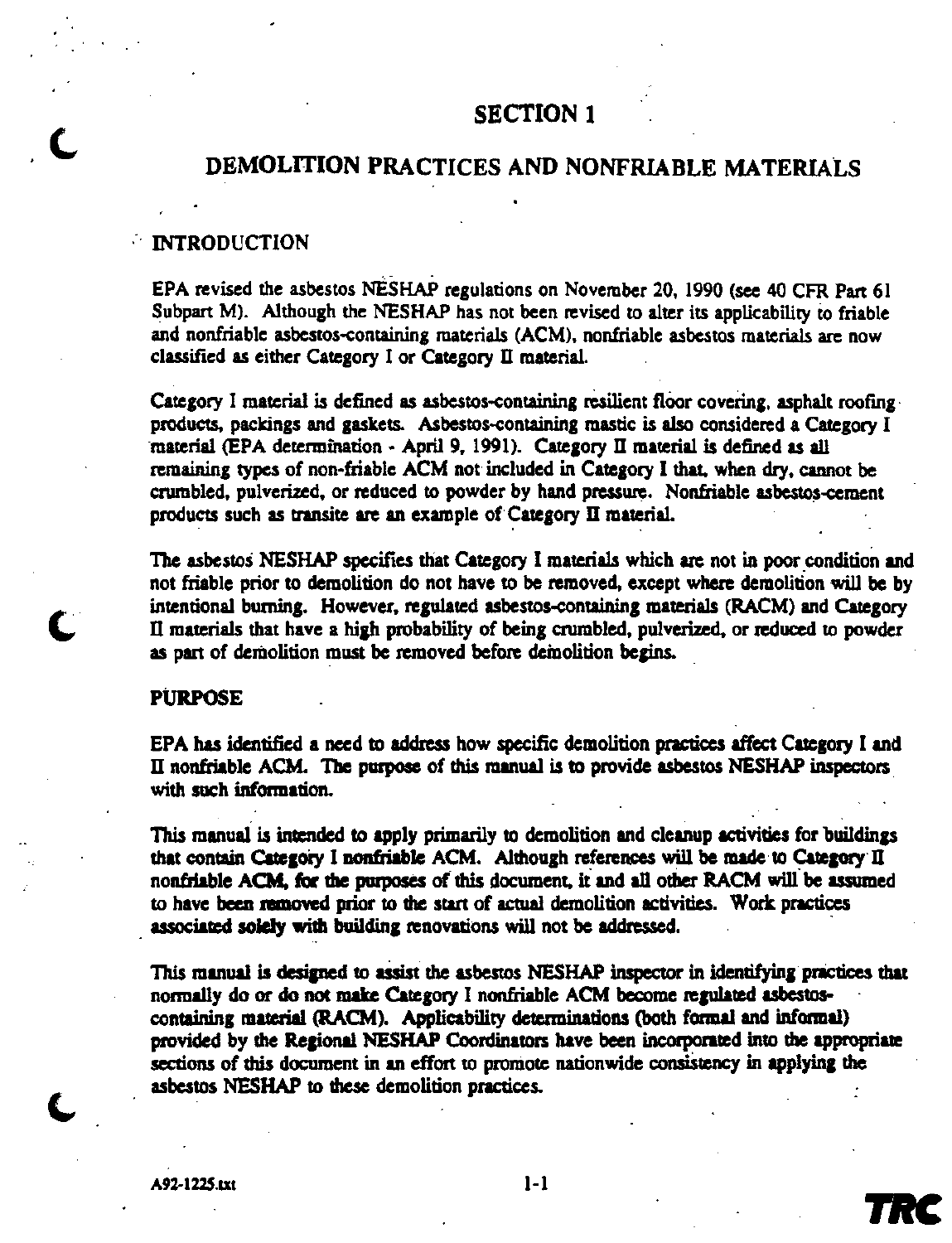Activities associated with site cleanup such as segregation, reduction, and on and offsite disposal of ACM are discussed because they may take place during or after the major demolition activities at a site and consequently may influence a demolition contractor's choice of methods.

#### **DEFINITIONS**

The following definitions taken from the November 20, 1990 revision of the asbestos NESHAP regulation are provided for ease of reference.

Adequately wet means sufficiently mix or penetrate with liquid to prevent the release of particulates. If visible emissions are observed coming from asbestos-containing material, then that material has not been adequately wetted. However, the absence of visible emissions is not sufficient evidence of being adequately wet.

Asbestos-containing waste materials means mill tailings or any waste that contains commercial asbestos and is generated by a source subject to the provisions of this subpart. This term includes filters from control devices, friable asbestos waste material, and bags or other similar packaging contaminated with commercial asbestos. As applied to demolitionand renovations operations, this term also includes regulated asbestos-containing material waste and materials contaminated with asbestos including disposable equipment and clothing.

 $\Box$  Category I nonfriable asbestos-containing material (ACM) means asbestos-containing packings, gaskets, resilient floor covering, and asphalt roofing products containing more than one percent asbestos as determined using the method specified in appendix A, subpart F, 40 CFR part 763, section 1, Polarized Light Microscopy.

Category II nonfriable ACM means any material, excluding Category I nonfriable ACM, containing more than one percent asbestos as determined using the methods specified in appendix A, subpart F, 40 CFR part 763, section 1, Polarized Light Microscopy that, when dry, cannot be crumbled, pulverized, or reduced to powder by hand pressure.

Cutting means to penetrate with a sharp-edged instrument and includes sawing, but does not include shearing, slicing, or punching.

Demolition means the wrecking or taking out of any load-supporting structural member of a facility together with any related handling operations or the intentional burning of any facility.

Facility means any institutional, commercial, public, industrial, or residential structure, installation, or building (including any structure, installation, or building containing condominiums or individual dwelling units operated as a residential cooperative, but excluding residential buildings having four or fewer dwelling units); any ship; and any active or inactive waste disposal site. For purposes of this definition, any building, structure, or installation that contains a loft used as a dwelling is not considered a residential structure, installation, or building. Any structure, installation or building that was previously subject to this subpart is not excluded, regardless of its current use or function.

, 73,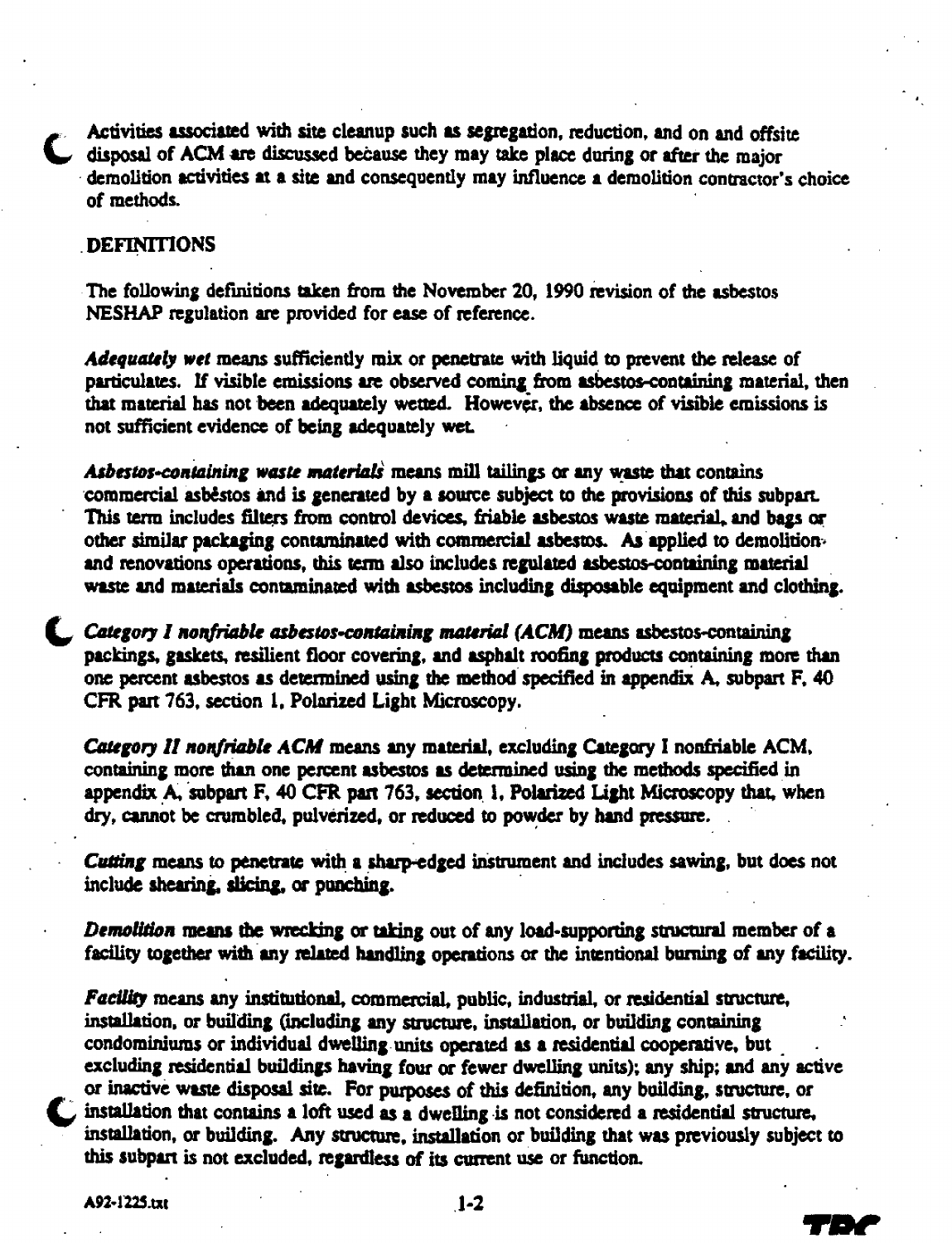Facility component means any part of a facility including equipment.

Friable asbestos material means any material containing more than one percent asbestos as determined using the method specified in appendix A. subpart F. 40 CFR part 763 section 1. Polarized Light Microscopy, that, when dry, can be crumbled, pulverized, or reduced to powder by hand pressure. If the asbestos content is less than 10 percent as determined by a ; method other than point counting by polarized light microscopy (PLM). 'verify the asbestos content by point counting using PLM.

•

*Grinding* means to reduce to powder or small fragments and includes mechanical chipping or drilling.

In poor condition means the binding of the material is losing its integrity as indicated by peeling, cracking, or crumbling of the material.

*Inactive waste disposal site* means any disposal site or portion of it where additional asbestoscontaining waste material has not been deposited within the past year.

*Installation* means any building or structure or any group of buildings or structures at a single demolition or renovation site that are under the control of the same owner or operator (or owner or operator under common control).

Nonfriable asbestos-containing material means any material containing more than one percent asbestos as determined using the method specified in appendix A. subpan F. 40 CFR pan 763. section I. Polarized Light MiCroscopy. that. when dry. cannot be crombled. pulverized. or reduced to powder by hand pressure. '

Owner or operator of a demolition or renovation activity means any person who owns, leases, operates, controls, or supervises the facility being demolished or renovated or any person who owns, leases, operates, controls, or supervises the demolition or renovation operation, or both.

**Planned renovation operations** means a renovation operation, or a number of such operations, in which some RACM will be removed or stripped within a given period of time and that can be predicted. Individual nonscheduled operations are included if a number of such operations can be predicted to occur during a given period of time based on operating experience.

*Regulated asbestos-containing material (RACM)* means (a) Friable asbestos material. (b) Category I nonfriable ACM that has become friable. (c) Category I nonfriable ACM that will be or has been subjected to sanding, grinding, cutting, or abrading, or (d) Category  $\Pi$ nonfriable ACM that has a high probability of becoming or has become crumbled, pulverized, or reduced to powder by the forces expected to act on the material in the course of demolition or renovation operations regulated by this subpart.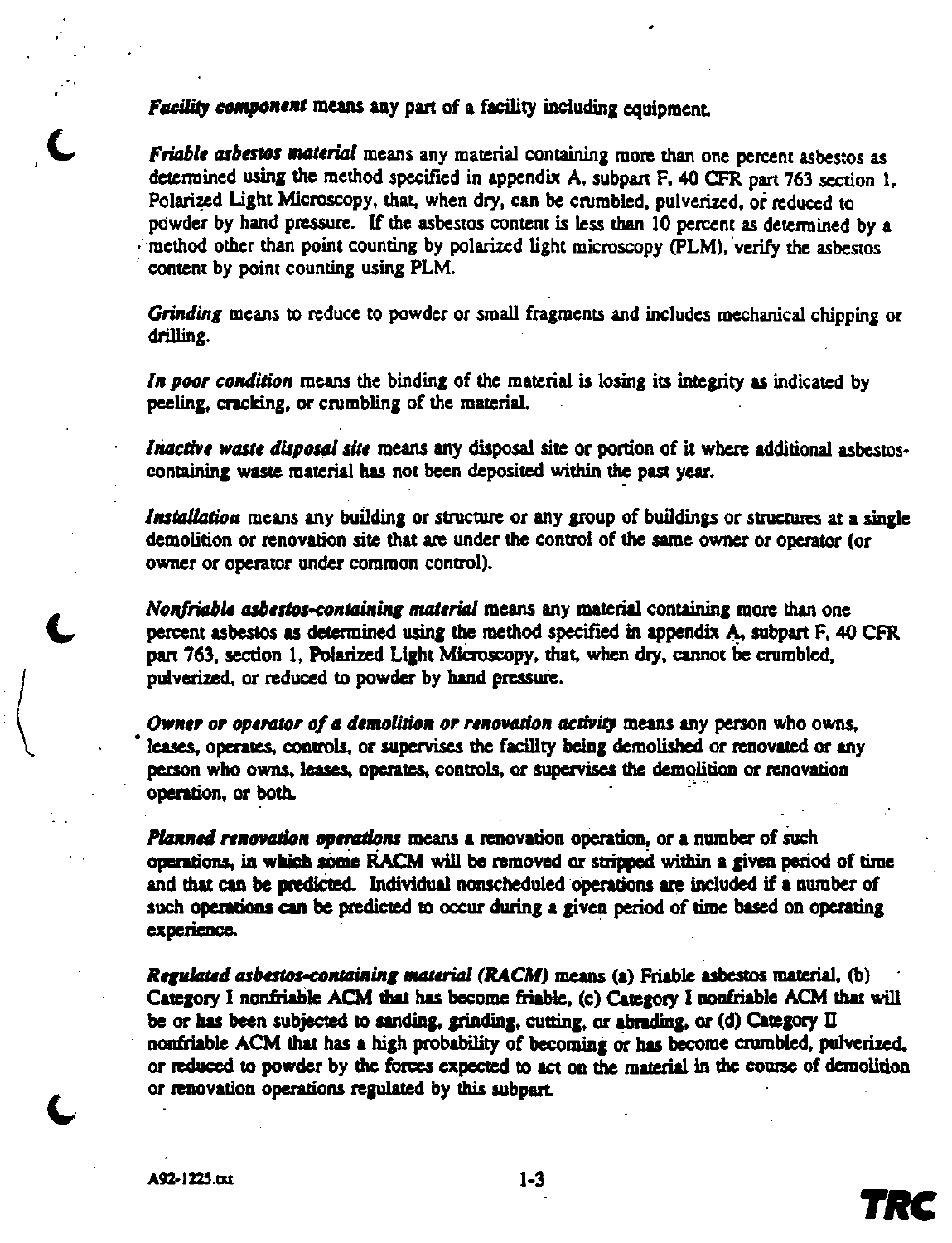*Remove* means to take out RACM or facility components that contain or are covered with Remove means to take or<br>RACM from any facility.

, ,

*TRC*

Renovation means altering a facility or one or more facility components in any way. including the stripping or removal of RACM from a facility component Operations in which load-supporting structural members are wrecked or taken out are demolitions.

Resilient floor covering means asbestos-containing floor tile, including asphalt and vinyl floor tile. and sheet vinyl floor covering containing more than one percent asbestos as detennined using polarized light microscopy according to the method specified in appendix A, subpart F, 40 CFR part 763. Section 1. Polarized Light Microscopy.

Strip means to take off RACM from any part of a facility or facility components.

*Visible emissions* means any emissions, which are visually detectable without the aid of instruments, coming from RACM or asbestos-containing waste material, or from any asbestos milling. manufacturing. or fabricating operation. This does not include condensed. uncombincd water vapor.

Waste generator means any owner or operator of a source covered by this subpart whose act<br>or process produces asbestos-containing waste material.

Waste shipment record means the shipping document, required to be originated and signed by the waste generator, used to track and substantiate the disposition of asbestos-containing waste material.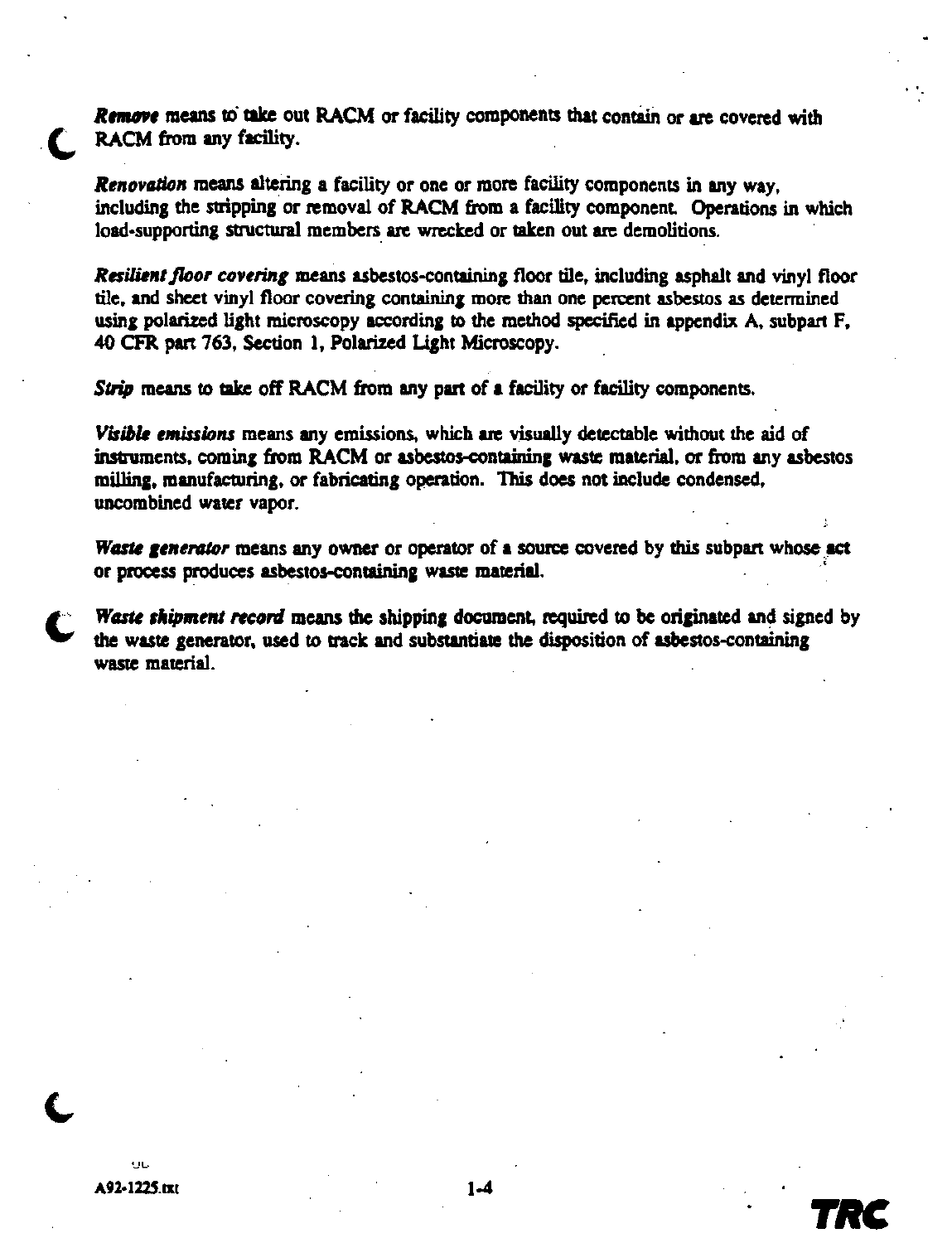## SECTION 2

## PRE-DEMOLITION BUILDING STATUS

 $\therefore$  This section discusses several factors that can affect the approach to demolition taken by a demolition contractor. It is being included because events that have taken place prior to the start of actual demolition work can influence the methodology(ies) chosen by demolition contractors. These events can be evaluated by an inspector, allowing for prediction of -hidden" potential problem areas. Reinforcement and clarification of applicable components of the asbestos NESHAP regulations are also included in this section.

#### STATE AND LOCAL REGULATIONS

State and local asbestos regulations are sometimes more stringent than the asbestos NESHAP regulations. This does not imply, however, that Category I nonfriable ACM is necessarily removed from a building prior to demolition. Contractors surveyed during research conducted in the preparation of this manual indicated that they typically treated Category I nonfriable ACM as RACM only when the owner or operator of the building being demolished was a state or local government agency or when project specifications explicitly specified that one or more of the Category I nonfriable ACM materials be removed prior to the start of demolition.

#### UNSAFE BUILDING'DECLARATIONS

Several contractors surveyed utilized state or local mechanisms to have buildings declared unsafe as a means to avoid NESHAP requirements during and after demolition activities. However, a State or local agency should not issue a demolition order unless the facility is structurally unsound and in danger of imminent collapse. These conditions should be confirmed independently, and a demolition order should not be based solely on Ibe representation of the contractor or the contractor's agent. Although issuance of a demolition order may have an effect on notification requirements under the asbestos NESHAP (see  $61.145(a)(3)$ , it has no effect on requirements for disposal procedures for RACM after . demolition activities. Also, waste segregation/reduction activities, addressed in Section 5 of this manual, are subject to the asbestos NESHAP provisions whether or not a building has been declared unsafe.

#### ABATEMENT PRIOR TO DEMOLITION

Demolition contractors typically require that a building owner/operator accept responsibility for the removal of all asbestos-containing materials found during the building inspection prior to the start of demolition activities. Several contractors indicated that if suspect ACM became exposed during demolition activities, and there was no prior knowledge of its existence at the start of demolition activities, that potential asbestos NESHAP requirements would be disregarded unless a change order was immediately processed by the owner/operator

me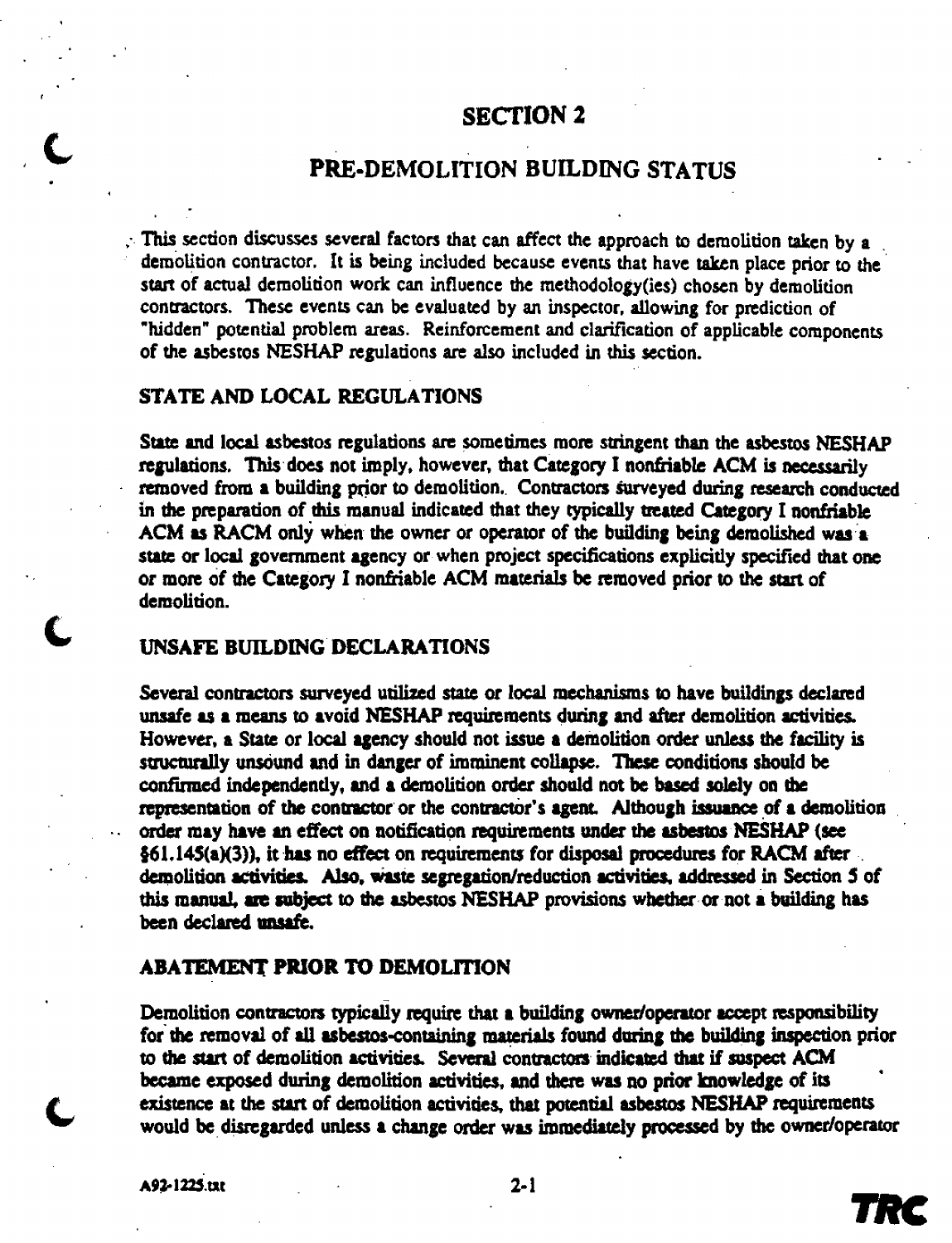requesting the time and materials necessary to achieve compliance with the asbestos NESHAP. Such practices are in direct violation of the asbestos NESHAP.

#### **INTENTIONAL BURNING**

As stated in the November 1990 asbestos NESHAP revision (see §61.145(c)(10)):

"If a facility is demolished by intentional burning, all RACM, including Category I and Category II nonfriable ACM, must be removed in accordance with the NESHAP before burning."

Abandoned buildings utilized by fire departments for practice exercises involving partial burning are subject to this requirement.

For buildings which are still structurally sound but which have previously been subjected to partial or total, intentional or unintentional burning, an inspection for the condition of all ACM should be conducted. Category I ACM should be examined for friability and condition. Friable materials or Category I materials that are friable and in poor condition must be removed prior to any further demolition activity.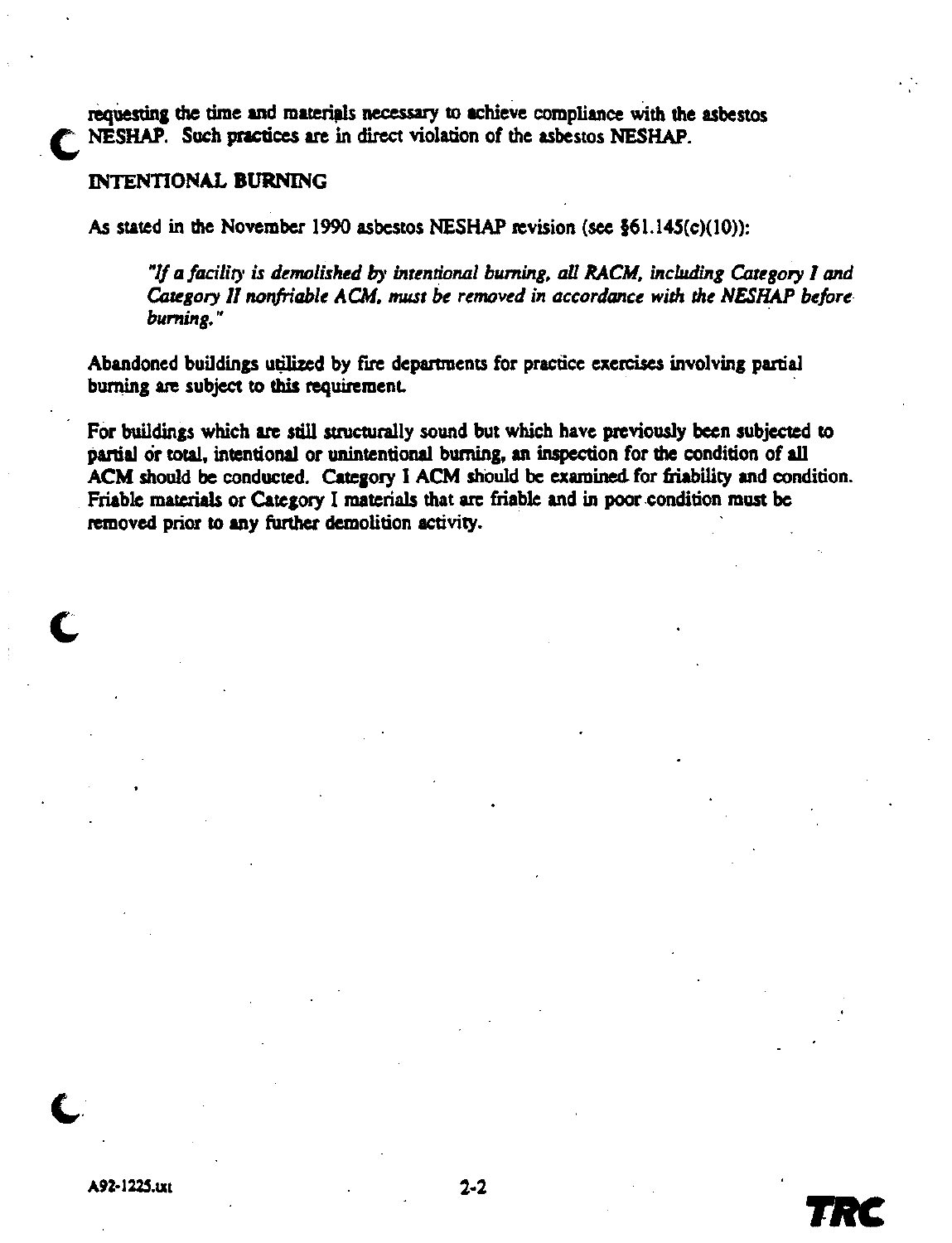## SECTION 3

## DEMOLITION PRACTICES BY TYPE OF ACM

#### INTRODUCTION

For many years now the applicability of the asbestos NESHAP to demolitions involving Category [ nonfriable ACMs (packings, gaskets, resilient floor coverings and mastic, and asphaltic rooftng materials) has been the topic of much debate. Since significant amounts of airborne asbestos fibers are not believed to be produced from such materials during normal demolition activities, however, the asbestos NESHAP, in most cases, does not require their removal prior to demolition.

Category I materials are considered RACM only when they "will be or have been subjected to sanding, grinding, cutting, or abrading<sup>+</sup>, they are in "poor condition" and "friable", or the structure in which they are located will be demolished by burning. (Definitions for these terms and additional information concerning Category I nonfriable ACM can be found in the preamble to the November 1990 revised asbestos NESHAP (SUPPLEMENTARY INFORMATION, Section IV - Significant Comments..., Demolition and Renovation, Nonfriable ACM and Broken ACM). .

The following information details specific pre-demolition and demolition practices and their impact on Category I nonfriable ACM. The information has been compiled from telephone surveys of demolition contractors, the viewing of activities at a number of demolition sites, and fonnal and infonnal EPA applicability determinations. The effects of various demolition practices on asbestos-cement products are also discussed. Since the applicability of the asbestos NESHAP to Category II nonfriable materials is determined on a case-by-case basis, it is hoped that this additional information will help foster nationwide consistency in the application of the regulation to these materials.

As you will see, many of the various demolition techniques described do not, by themselves, cause Category I nonfriable ACM to become RACM. However, in many cases, postdemolition waste consolidation, cleanup, and recycling efforts can cause both Category I nonfriable ACM and Category II nonfriable ACM to become RACM. If that is likely to happen, such materials must be considered RACM and be treated as such. .Post-demolition activities which can affect Category I and  $\Pi$  materials will be detailed later in this manual.

#### RESILIENT FLOOR COVERING (TILES)

Depending on the types of activities occurring at a demolition site, floor tiles (and mastic) may or may not become subject to the provisions of the asbestos NESHAP.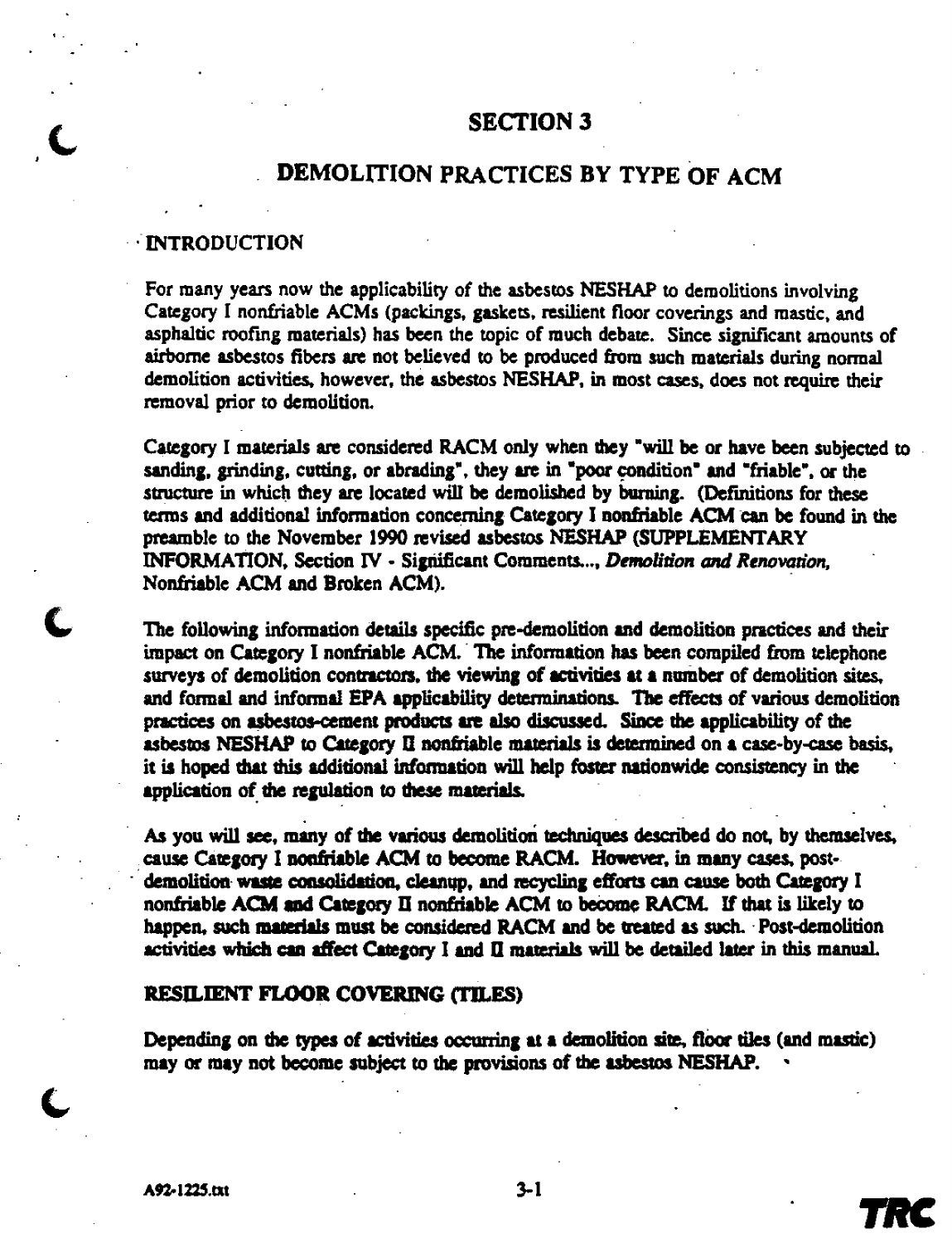### Pre-demolition Floor Tile Removal

Although not usually.required by the asbestos NESHAP, removal of asbestos-containing resilient floor tiles may occur prior to demolition. Such removal may be required when the substrate to which the floor covering is attached (particle board, wood, concrete) is to be recycled or salvaged.

Since the presence of mastic is not desirable on materials intended for resale or recycling, contractors use a variety of methods to remove this material as well.

A wide variety of floor tile removal methods exists, some of which cause the floor tiles and mastic to become RACM and subject to the provisions of the asbestos NESHAP. The following describes various removal methods and the applicability·of the asbestos NESHAP to them. .

### Water/Amended Water/Solvents

Water, amended water, or solvents may be spread onto floor tiles in order to loosen them. After a period of soaking, the tiles may be removed using long-handled scrapers (ice. chippers), or gas- or electrically-powered mechanical chisels. In cases where tile breakage is minimal, the floor tiles are not considered RACM. However, where breakage is extensive,. the tiles are RACM and are subject to the provisions of the asbestos NESHAP. C*Dry Ie. .*

Although rarely used for this purpose nowadays, dry ice (frozen carbon dioxide) can be used to remove floor tiles. When dry ice is applied to the tiles, the intense cold causes the tiles to contract and detach from the substrate. As long as the tiles are not extensively damaged, they. are not considered RACM.

#### **Infrared Machines**

Infrared machines may be used in the removal of floor tiles. These machines heat the flooring, thereby softening the tiles and adhesive, and allow for its easy removal. Since most tiles detach intact, they are not friable, and therefore are not considered RACM.<br>-<br>Shot-blasters

Shot-blasters are sometimes used in the removal of floor tiles. These machines direct a barrage of small pellets (shot) against the tiles and continually· vacuum up and separate the mixture of pulverized tile and pellets. The pellets are reused immediately and the pulverized . materials are segregated for disposal. EPA allows the use of shot-blasters only on wetted floor tiles. Floor tiles and mastic removed by shot-blasters are considered RACM and are therefore subject to the asbestos NESHAP.

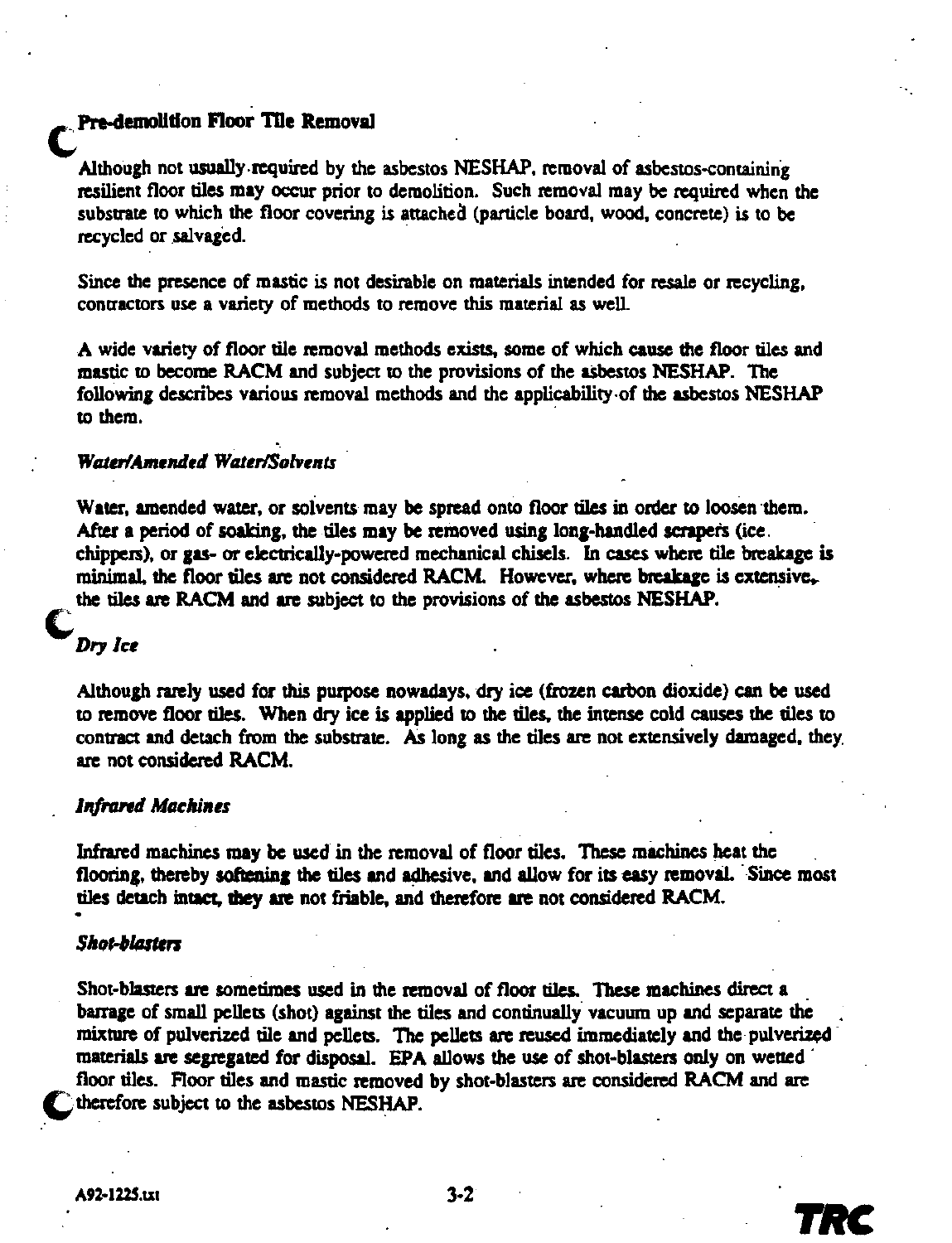#### Demolition with Floor Tiles in Place

Since ordinary demolition activities do not include the sanding, grinding, cutting and abrading of floor tiles, floor tiles and associated mastic that are not in poor condition and not friable are not considered RACM and are allowed to remain in place during demolition.

## **ASPHALT ROOFING PRODUCTS**

The pre-demolition terms and conditions (governmental regulations, contract specifications) discussed in Section 2 also influence the handling of asbestos-containing roofing materials.

#### Pre-demolition Roof Removal

If preliminary assessment has determined that roofing materials contain asbestos, and regulations or contract specifications dictate removal of such material prior to demolition. licensed abatement contractors may be required to do the removal. Alternatively, the demolition contractor may undertake the operation.

Roofs may be removed in a variety of ways. Demolition personnel may use sledge hammers, pry bars, axes, adzes, shovels, ice chippers and roof-cutting saws to remove the roofing materials. They also may use tractor-mounted rotating blade cutters, power plows and power slicers. Use of roof-cutting saws, either hand- or power-driven, or tractor-mounted, are of great concern, since they can generate asbestos-containing dust from roofing materials. The sawing of Category I nonfriable ACM roofing material and the debris created by the sawing are regulated by the asbestos NESHAP. Since power plows and power slicers do not sand, grind, cut or abrade the roofing materials, their use and resultant debris are not subject to the asbestos NESHAP regulation. Category I nonfriable ACM roofing squares that have been decontaminated may be disposed of with other demolition debris or at an asbestos landfill.

#### Demolition with Roofing Materials in Place

Since demolition activities do not include sanding, grinding, cutting, or abrading, Category I asbestos-containing roofing materials not in poor condition and not friable are not considered RACM and are allowed to remain in place during demolition.

#### **ASBESTOS-CEMENT PRODUCTS**

Asbestos-cement products (such as transite) are commonly used for duct insulation, pipes, and siding. Being a Category II nonfriable ACM, asbestos-cement products need to be removed prior to demolition if they have a high probability of becoming crumbled, pulverized, or reduced to powder during demolition activities. EPA believes that most demolition activities will subject such Category II nonfriable ACM to the regulation.

Whether asbestos-cement products are subject to the asbestos NESHAP should be determined by the owner or operator on a case-by-case basis based on the demolition techniques to be used.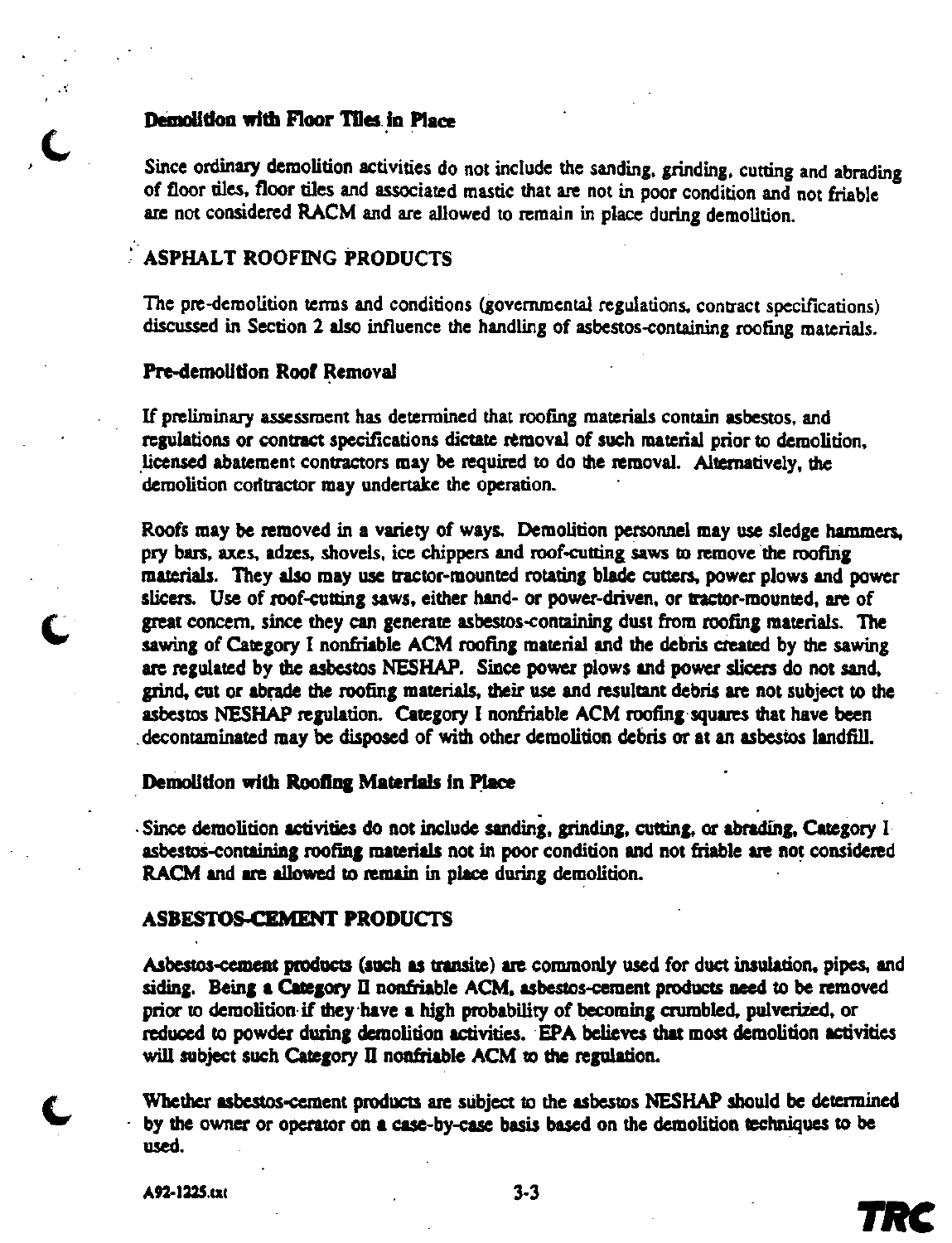In general, if contractors carefully remove asbestos-cement materials using tools that do not cause significant damage, the materials are not considered RACM and can be disposed of with other construction debris.

However, if demolition is accomplished through the use of cranes (equipped with wrecking balls, clamshells or buckets), hydraulic excavators, or implosion/explosion techniques. asbestos-cement products will be crumbled, pulverized or reduced to powder, and are subject to the provisions of the asbestos NESHAP.

Some demolition contractors do not treat significantly damaged asbestos-cement products as RACM; they mix it with other demolition debris and dispose of it in direct violation of the waste-disposal provisions of the asbestos NESHAP.

M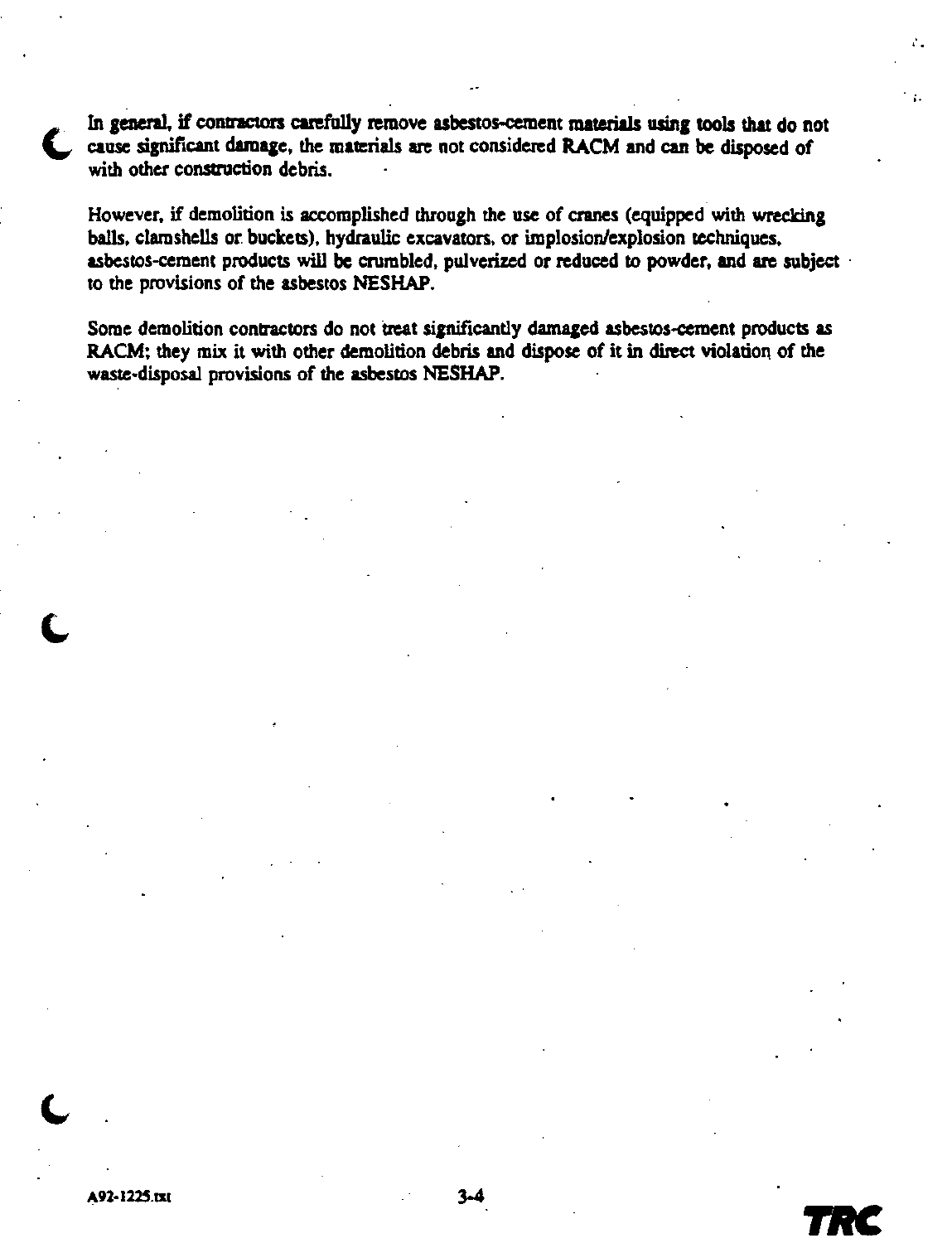## SECTION 4

## DEMOLITION PRACTICES BY METHOD

Methods of destruction employed at demolition sites include the use of heavy machines, explosions/implosions, and hand methods. All of these methods cause Category II nonfriable ACM to become RACM; however, Category I nonfriable ACM (packings, gaskets, resilient floor coverings, asphaltic roofing materials, mastic) that is not in poor condition and not friable prior to the demolition operation may be subjected to most of these techniques without becoming RACM. The following describes various demolition techniques and their effects on nonfriable materials. All Category I nonfriable ACM referenced is presumed not to be in poor condition and not friable prior to the demolition operation. .

#### HEAVY MACHINERY RAZING OPERATIONS

For the purposes of this document heavy machinery (or equipment) includes large motorized vehicles such as bulldozers with rakes, top loaders, backhoes, skid loaders/bobcats, hydraulic excavators, and other similar machinery used for transporting, moving, or disfodging of materials at a demolition site. Cranes equipped with wrecking baIls. clamshells, or buckeis are also considered heavy machinery.

Heavy machinery is used at demolition sites for both razing operations and post-demolition activities. "Razing", the process which reduces a building's structural skeleton to rubble, typically occurs after the building's interior has been gutted by hand.

Use of heavy machinery during the razing process causes Category II nonfriable ACM, but not Calegory I nonfrlable ACM to become RACM. Use of such equipment during subsequent operations, such as waste consolidation, however, is a major concern which will be addressed in Section 5 of this document.

#### Bulldozers and Similar Machinery

Included in this grouping of heavy machinery are all types of bulldozers, backhoes, top loaders and skid loaders/bobcats commonly used in conjunction with hand methods to raze buildings. Bulldozers move on tracks whereas backhoes, top loaders, and skid loaders operate .on rubber tires.

Only if a great deal of working space exists at a site, and a precisely-controlled demolition is not necessary, can bulldozers such as 977 loaders and D-9s be used to demolish a building.<br>These bulldozers are typically equipped with giant rakes designed to ram building walls and move debris.

 $\cdot$  977's or D-9s may be used to undermine a building, but hydraulic excavators (discussed later in this section) are usually used for this purpose.

 $\mathbf{\mathfrak{C}}$ 

.\ '-.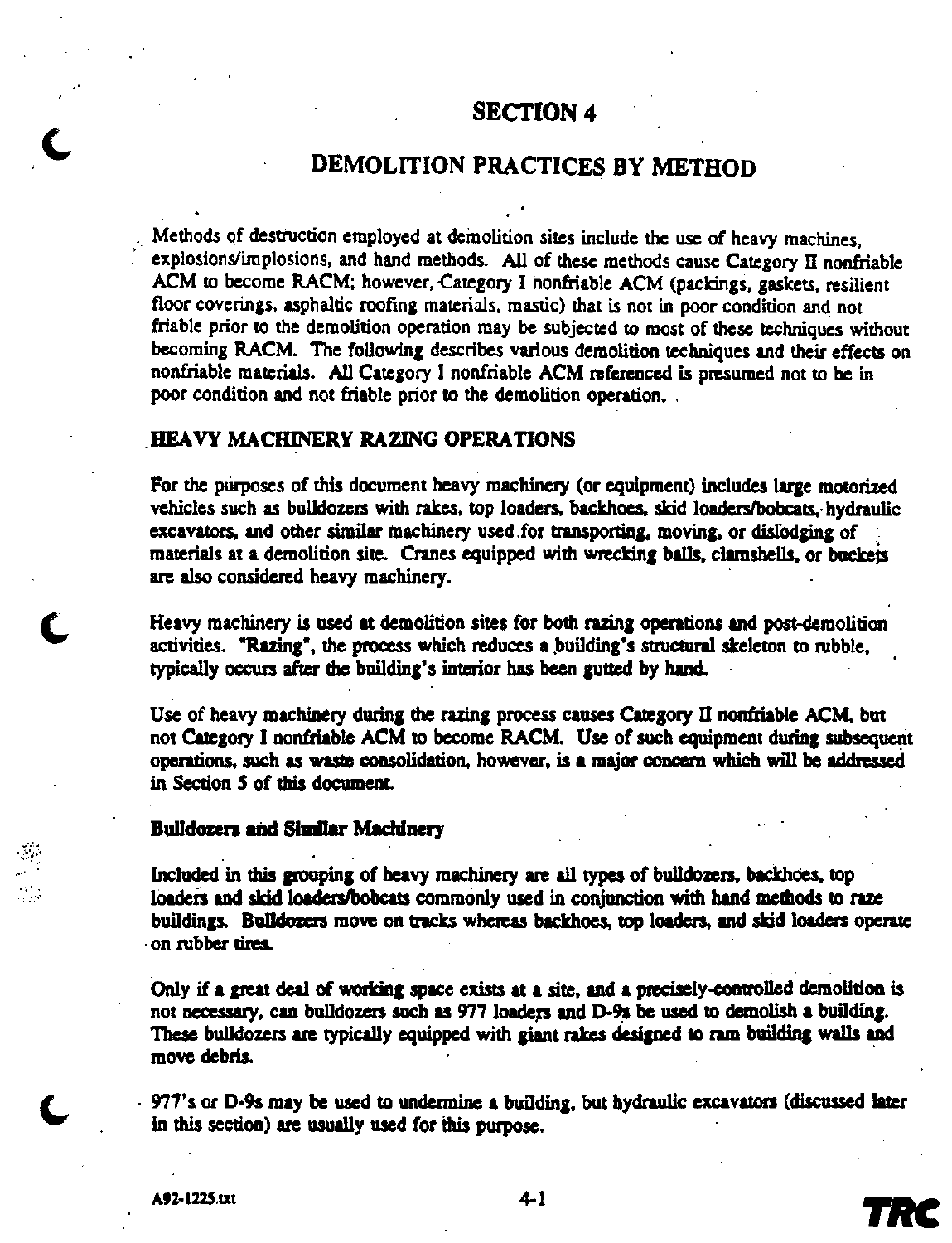Backhoes and top loaders are mainly used for moving debris and tearing off sections of walls and other building components.

Skid loaders, machines commonly used to load skids or pallets onto trucks, may be specially equipped with a type of ram for use during demolitions and are usually of the "bobcat" type.

The razing of a building using the heavy machinery described above causes Category II nonfriable ACM. but not Category I nonfriable ACM to become RACM.

#### Hydraulic Excavators

Hydraulic excavators, such as EL-300s, 225s or 215s, resemble a combination bulldozer/backhoe and operate on tracks. They are easier to use and provide greater control during demolition than the bulldozers described above. However, since they too raze buildings by ramming and tearing, like bulldozers, their use in congested areas is limited. Nearby buildings must be protected from the falling debris; plywood may be applied over the windows and rubber tires may be used to cushion and prevent damage to walls of adjacent structures.

On rare occasions, hydraulic excavators may be used to topple one- or two-story buildings by means of an undermining process. The strategy is to undermine the building while controlling the manner and direction in which it falls. The demolition project manager (who in many jurisdictions must be licensed by the city or state) must determine where undermining is necessary so that a building falls in the desired manner and direction. The walls are typically undermined at a building's base, but this is not always the case as building designs may dictate otherwise. Safety and cleanup considerations are also taken into account in determining the methods to be used.

Since the toppling of a building constitutes a safety hazard and generates enormous quantities of dust, many cities and towns Will not approve of this method of demolition. Where the practice is allowed, the contractor may be required to keep the structure wet during demolition. Hydrant permits may be required and, because of the wetting restrictions, such demolitions may be impossible to accomplish during the winter.

Hydraulic excavators are also used to conduct cleanup activities such as excavation, fill burial, material reduction, and material load-out.

.' The use of hydraulic excavators during the razing process causes Category  $\Pi$  nonfriable ACM, but not Category I nonfriable ACM to become RACM.

#### Cranes (Wrecking Ball, Clamshell, Bucket)

Although often employed in the past, particularly during demolitions of high-rise structures, cranes are now rarely used. They are expensive to operate and usually not necessary, since renovation has displaced demolition as the method of choice in dealing with many out-of-date

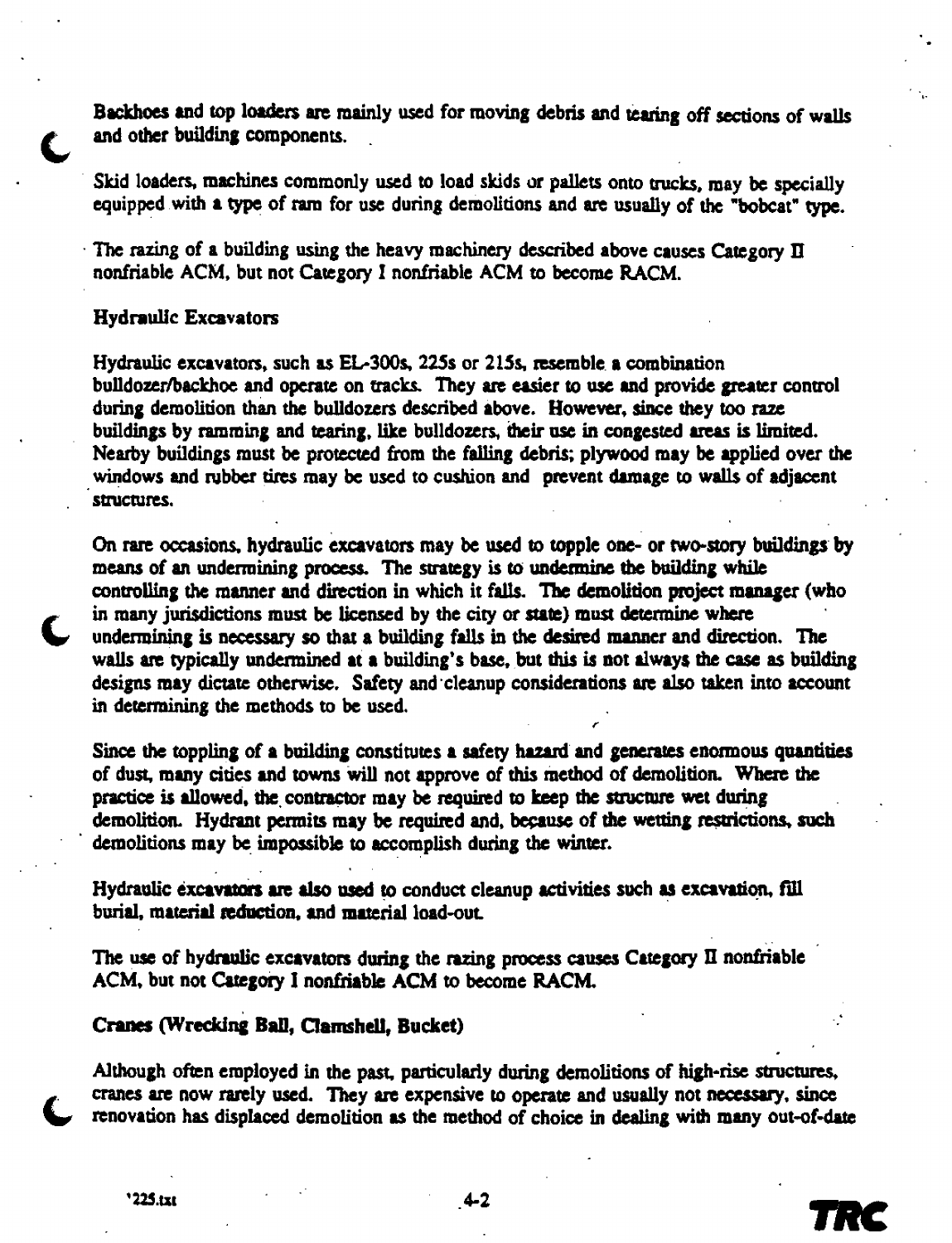structures. Cranes are currently used only in situations where other equipment cannot be employed.

Cranes may be equipped with wrecking balls, clamshells or buckets, which are used in a variety of ways. All three may be dropped or swung against the structure to demolish it. When employed in this manner, clamshells provide the greatest force of the three and result in the fastest, most efficient demolition projects.

Buckets and clamshells allow a greater degree of control than wrecking balls. Buckets may be raised to the level where internal demolition of the building is taking place and be used merely to transport and segregate hand-loaded demolition materials collected from within. Clamshells can take big bites out of the structure and facilitate the segregation of demolition debris.

When demolition is accomplished by crane, the process can begin at the roof and progress continually downward, or alternate up and down. Materials are segregated to the greatest degree possible as the demolition progresses so that the need for post-demolition handling is minimized. In the case of high-rise structures, the interiors are usually gutted by hand prior to razing.

#### **Effect on Category I Materials**

The use of cranes during the razing process does not cause Category I nonfriable ACM to become RACM; therefore, Category I materials which are not in poor condition and not friable may remain in the building during such demolition.

#### **Effect on Category II Materials**

The use of wrecking balls on asbestos-cement (A/C) siding (a Category II nonfriable ACM) on buildings is specifically addressed in the November 1990 asbestos NESHAP revision (see SUPPLEMENTARY INFORMATION, Section IV - Significant Comments..., Demolition and Renovation. Nonfriable ACM):

"...the A/C siding on a building that is to be demolished using a wrecking ball is very likely to be crumbled, or pulverized with increased potential for the release of significant levels of asbestos fibers. Such material in this instance should be removed prior to demolition."

Therefore, A/C siding, although a nonfriable material, is considered RACM when a wrecking ball is being used to demolish the structure. Whenever buckets and clamshells are to be swung like wrecking balls, A/C materials should also be considered RACM.

#### **EXPLOSIONS/IMPLOSIONS**

Building implosions utilizing explosive devices constitute a rarely-used demolition technique. In simplest form, this method is accomplished through the use of explosive charges placed

A92-1225.txt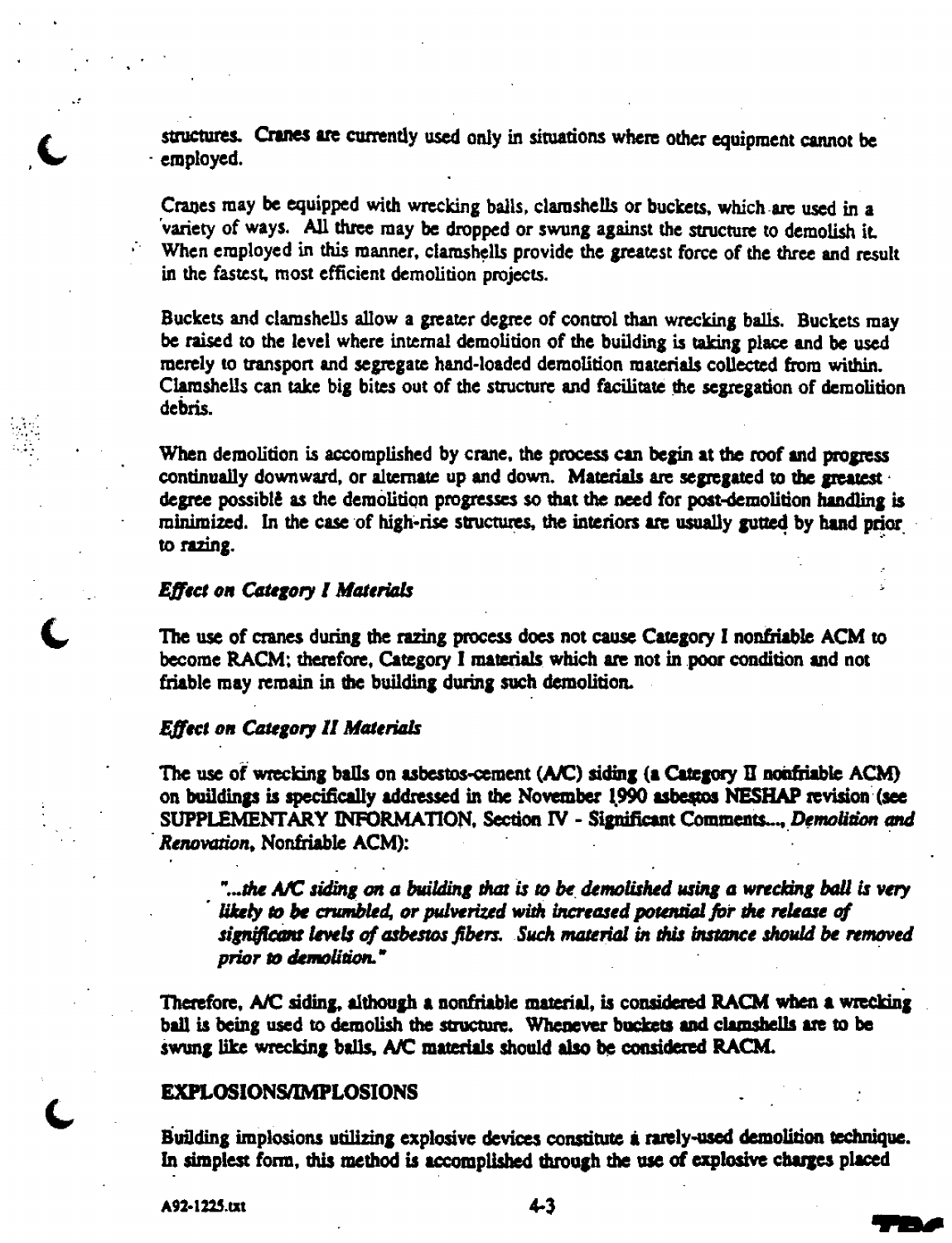strategically throughout a building so that the building collapses in on itself and debris does not radiate outward to any appreciable distance. Relatively large quantities of dust are created, however, and the direction and magnitude of transport are matters of concern.

#### Effect on Category I Materials

The asbestos NESHAP does not require the removal of Category I nonfriable ACM that is not in poor condition and not friable prior to building implosions. Normal implosion techniques do not cause nonfriable materials to become RACM. The destruction of buildings during military target practice is considered to be another form of explosive demolition. Category I materials may remain in place during target practice. However, if it can be expected that the building and ACM will burn as a result of explosive demolition, the ACM must be removed prior to demolition.

Recent examination of asbestos-containing floor tiles and roofing materials contained in a large building demolished by implosion revealed that the floor tile was in fair to good condition and had not become friable. Tiles had been broken up into small quantities of large pieces as the individual floors collapsed upon each other. The roofing materials were similarly affected; they too remained nonfriable following demolition by implosion.

EPA does not consider Category I material to be RACM as a result of building implosions. If, however. Category I materials are to be subjected to sanding, grinding, cutting, or abrading after demolition, they must be treated as RACM and be removed from the building before demolition.

#### Effect on Category II Materials

Category II materials, such as transite, found in or on buildings scheduled for implosion/explosion destruction must be removed before such demolition. Such materials are considered RACM because they have "a high probability of becoming crumbled, pulverized or reduced to powder" during such activities.

#### HAND METHODS OF DEMOLITION

This section of the manual addresses hand methods employed during demolition and includes segregation activities which take place during demolition (as opposed to cleanup) and their effects on Category I materials. "Hand methods", for the purposes of this manual, refer to the use of motorized and non-motorized tools that can be operated by hand and are not used for transportation. The methods discussed include not only those used in the gutting of building interiors prior to razing, but also those used during razing itself. Unless otherwise noted, "hand methods" refers to those methods that do not significantly damage the ACM and therefore do not cause Category I nonfriable ACM to become RACM.

Most buildings of ten floors or less are currently razed at least partially, if not fully, by hand. Hand methods allow much greater control over a building's collapse than other methods and permit easier segregation of demolition materials for resale or recycling than other demolition methods. In addition, hand methods may be required because of workspace limitations. **. -**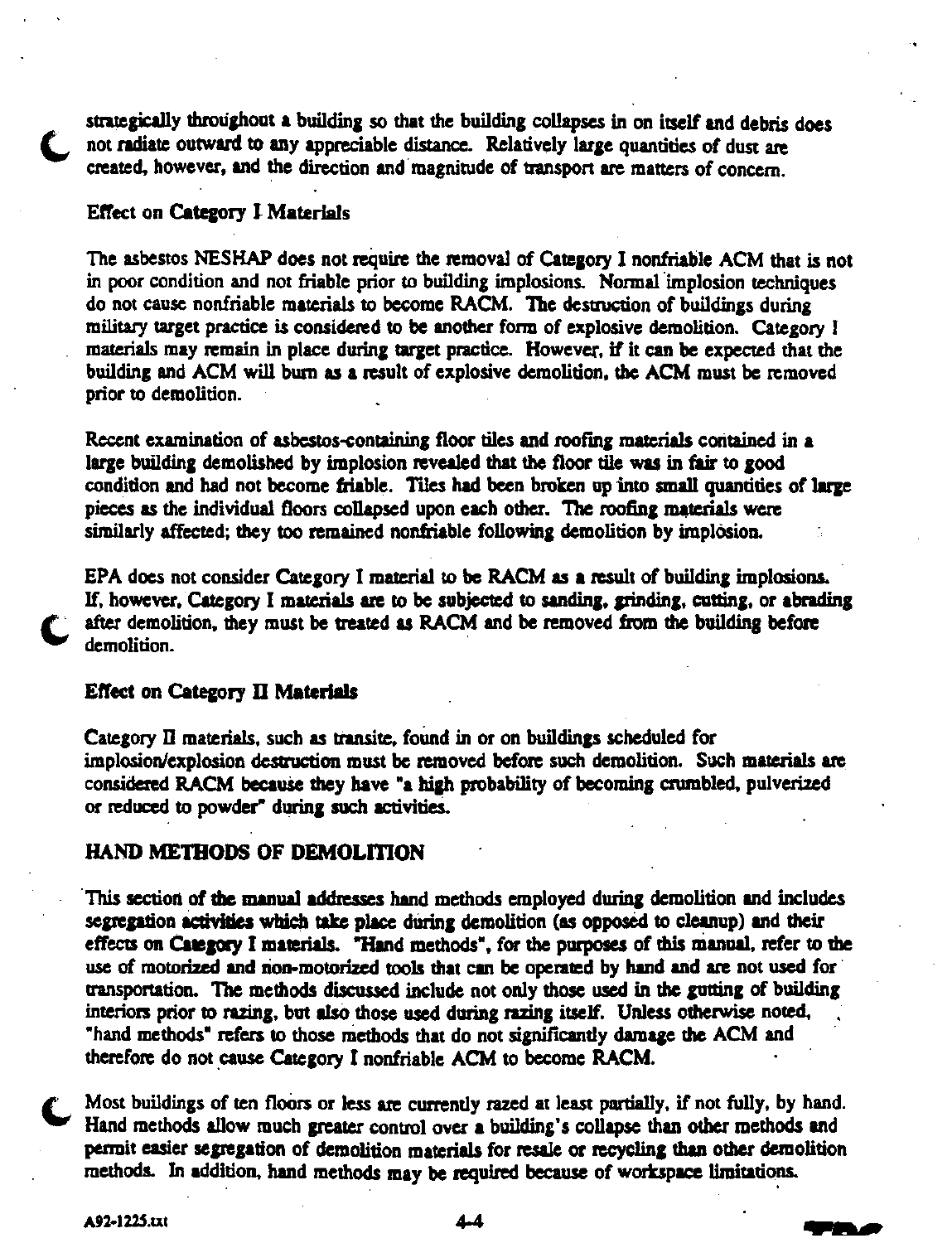Depending on the size of the job and demolition schedule, the size of a demolition crew may vary from as few as five individuals to 30 or more. As a general rule, workers use relatively inexpensive tools such as pry bars. hand-held saws, power saws, sledge hammers, axes, bolt cutters, and acetylene torches during gutting and razing operations.

As the gutting/salvage activities progress, demolition debris is typically deposited into a trailer or dumpster strategically placed outside a window of the building being demolished. The window frame is removed and materials are loaded into the storage containers by hand, or, where possible, by bobcats operating within the building. Many jobs require the use of dusttight chutes for the transport of such debris.

On the rare occasion where onsite burial of demolition debris is allowed, the first activity to take place in the building is the removal of the first story's flooring. This is done so that as waste materials accumulate on upper floors, they can be sent down into the basement through the center of the building, typically through elevator shafts, for disposal. Chutes may be used if elevator shafts are not available. Such onsite disposal typically is allowed only for noncombustible materials such as cement and brick. Waste consolidation activities which occur in the basement area are of great concern to EPA and are discussed in Section 5 of this manual

Excess demolition wastes are loaded out for transport to a landfill that accepts construction debris. If no basement area exists, or if materials cannot be sent into dumpsters or trailers immediately as previously described, debris may be stored in piles scattered around the site. These materials may subsequently be moved by hand or through the use of light or heavy machinery. Section 5 of this manual details such' operations. .

#### Floor ReinovaJ and Dlsposldon

The techniques used in removing flooring depend upon its ultimate fate. Where it is in poor condition and incapable of being reused or recycled, the flooring is typically ripped out using pry bars and sledge hammers and sent offsite for disposal. Sometimes wood flooring and other debris is burned to reduce the volume of waste. In this case, the asbestos must be removed prior to burning the wood debris. Since demolition debris disposal costs are so high  $(5100 - 5500$  per 60-100 cubic yard load) as much salvage/recycling of materials is done as possible.

Wood or particle board flooring is sometimes segregated and sold to recycling centers where it is chipped up and sold as filler or mulch (composting, gardening, etc.). If resilient asbestos-containing floor covering is attached to such flooring it is considered RACM and must be removed prior to recycling. Tiles are often chipped or scraped off the substrate using the methods described in Section 3.

Large planks and joists, and beams (both wooden and steel) may also be saved if they are in good condition. Wooden planks are usually lifted with pry bars, whereas the larger joists and beams are segregated for reuse following the razing of the structure.

45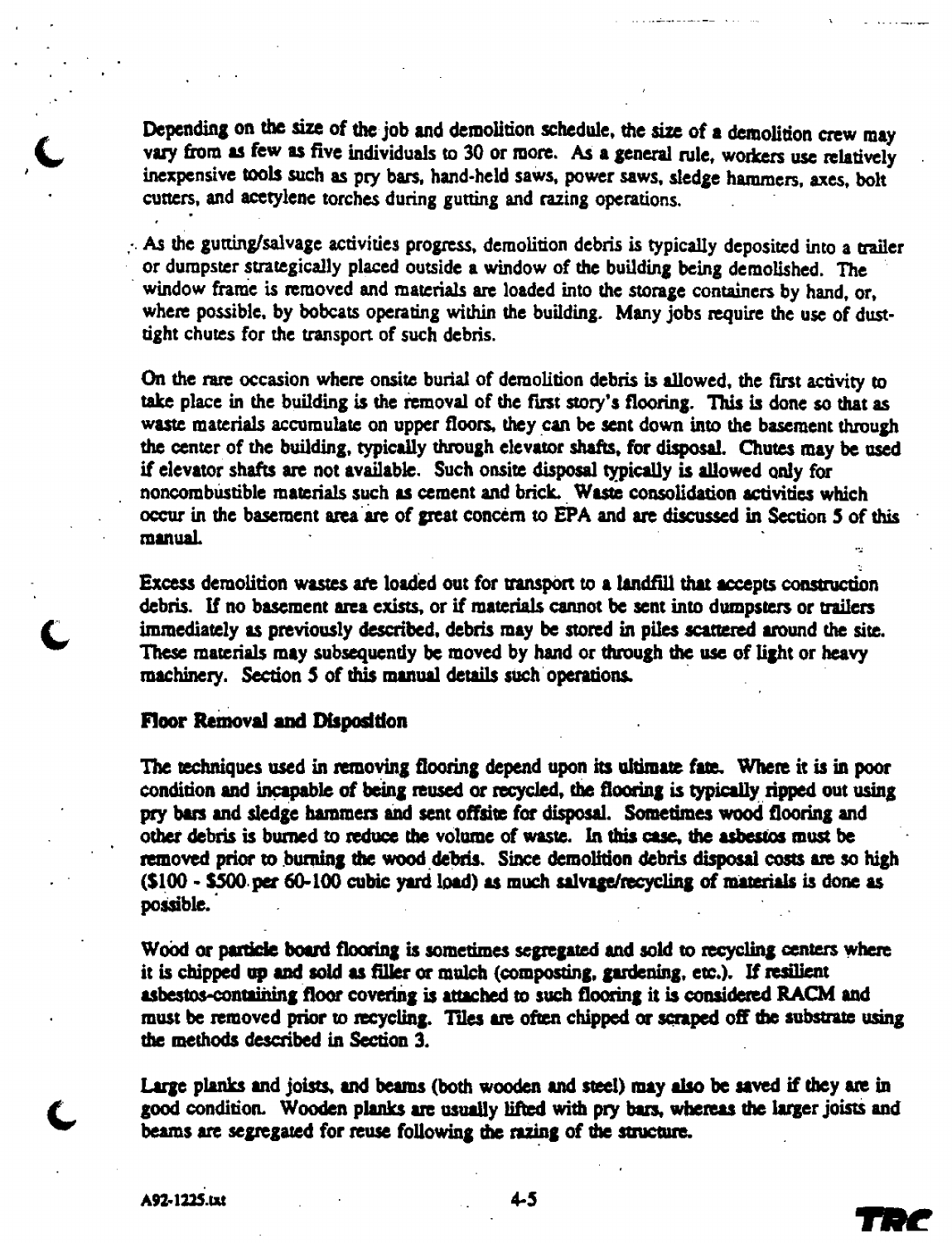Where demolition debris will be recycled, any asbestos remaining on the debris must be removed prior to any recycling that will sand, grind, cut, or abrade the asbestos or otherwise cause it 10 become RACM.

#### Roof Removal and Disposition

On occasion one may find that the roof of a building being demolished is removed before the building is razed. Such removal may be required when buildings are very close to one another, or when the roofing contains asbestos-containing materials.

There are two major types of roofing: "built-up roofing" and "sheet goods". Built-up roofing contains multiple layers of felt and asphalt. Sheet goods typically consist of a single layer of material. '

Roofs are often taken out by hand, typically by using pry bars. sledge hammers, axes, adzes, bolt cutters, ice chippers, shovels and roof-cutting saws. If the roof contains asbestos materials (felt, cork, etc.), an asbestos removal contractor may be employed to remove it. Some abatement contractors wet the roof with plain or amended water and then use shrouded power saws whose exhaust is HEPA-filtered to cut the roofing into manageable (often  $2'$   $\pi$ ) 3') pieces. After the pieces are lifted, the edges may be encapsulated. Other abatement contractors may build a full containment and establish a reduced pressure environment prior to removing the roofing materials.

Depending upon the contractors involved and the condition of the asbestos-containing roof debris, the debris may or may not be segregated from other demolition debris. Abatement contractors may store roof debris in lined dumpsters onsite and dispose of it at an asbestos landfill; if the asbestos-containing roofing material is not in poor condition and is not friable however, it may be disposed of in a landfill which accepts ordinary demolition waste.

Asbestos-containing roofing material may not be ground up for recycling into other products.

#### Work ProenssIOD

Demolition crews typically work downward, floor by floor. Materials such as doors, windows, electrical and other fixtures which can be salvaged are removed first. Interior partitions are then ripped, cut, or knocked out using various hand-held tools including sledge hammers, axes, adzes and pry bars. Brick is generally segregated immediately after being knocked out of walls so it can be examined at the site by potential buyers. Ceilings are also ripped out using pry bars, axes and sledge hammers. Steel and other metal materials are typically placed in separate debris piles from other materials. Work proceeds in a similar floor/wall, floor/wall pattern until the first floor is once again reached.

## **Sawing/Cutting Operations**

In order to raze a building by hand, load-bearing members must be cut. Based upon the composition, thickness, and condition of the structural member being cut, saws selected range

 $4-6$ 

**D·k ,.**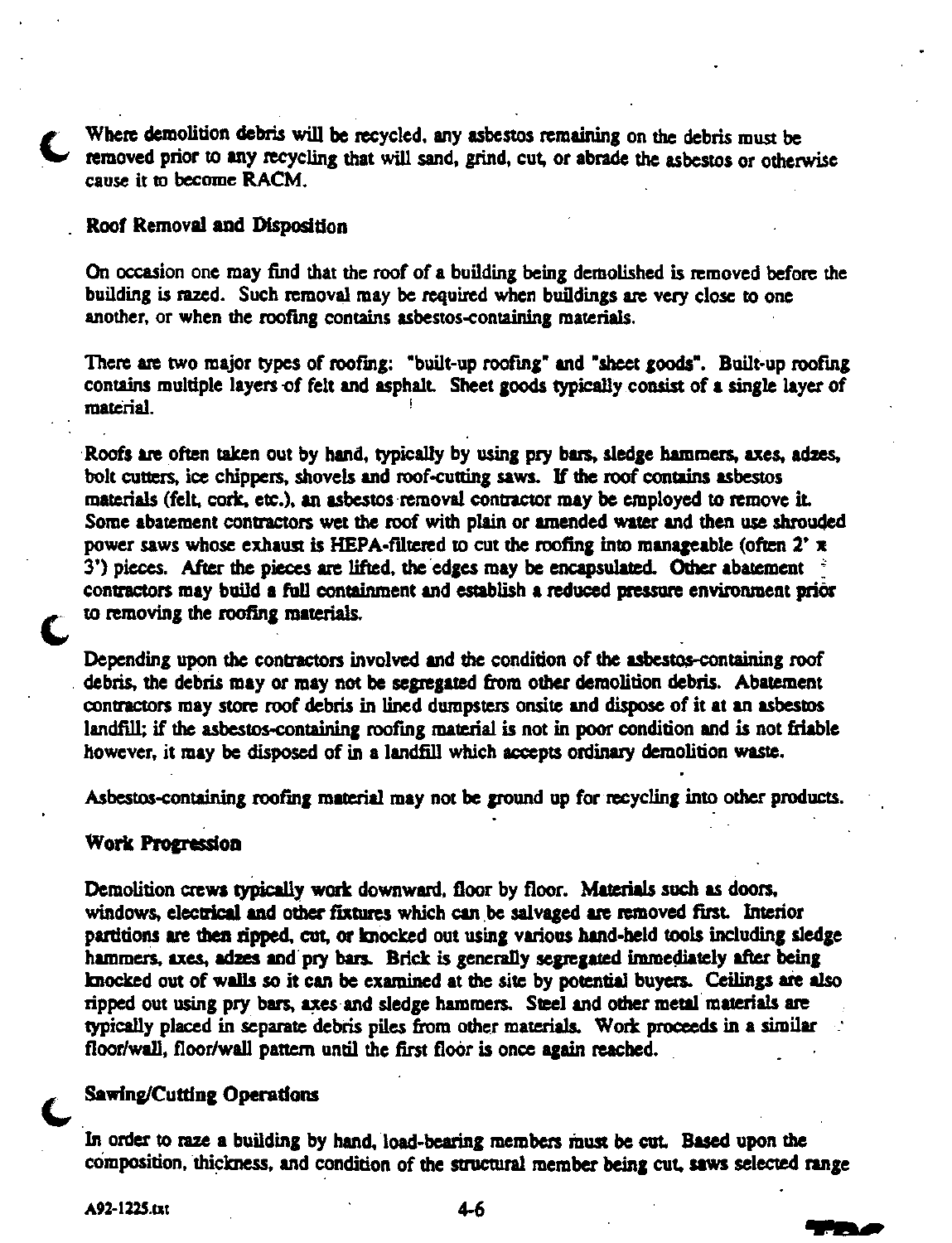from hand saws to Sawz-alls<sup>TM</sup> and gas-driven carbide blade hand saws. Large bolt cutters are also used to cut steel members. Category I materials subjected to sawing or cutting are subject to the provisions of the asbestos NESHAP; however, typical demolition sawing/cutting operations rarely involve such materials.

## Grinding Operations

**Grindin& operations are not common occurrences at most demolition sites. On occasion.** however. asbestos-containing mastic and remaining pieces of floor tile may be ground off concrete destined for recycling. Category I material so treated is RACM and is subject to the provisions of the asbestos NESHAP.

#### Pulverizing Operations

On occasion, asbestos-containing floor tiles are removed from their substrate by hand, using either hand-held ice choppers or electrically- or gas-powered mechanical chippers. If use of such methods pulverizes, crumbles or reduces the floor tiles to powder, the tiles must be considered RACM and must be handled in accordance with the requirements of the asbestos NESHAP.

#### **Summary**

On rare occasions Category I nonfriable ACM may be subjected to hand methods involving the uncontrolled drilling, cutting, sawing, grinding or abrading of such materials; under these circumstances Category I materials are considered RACM.

."

**TR**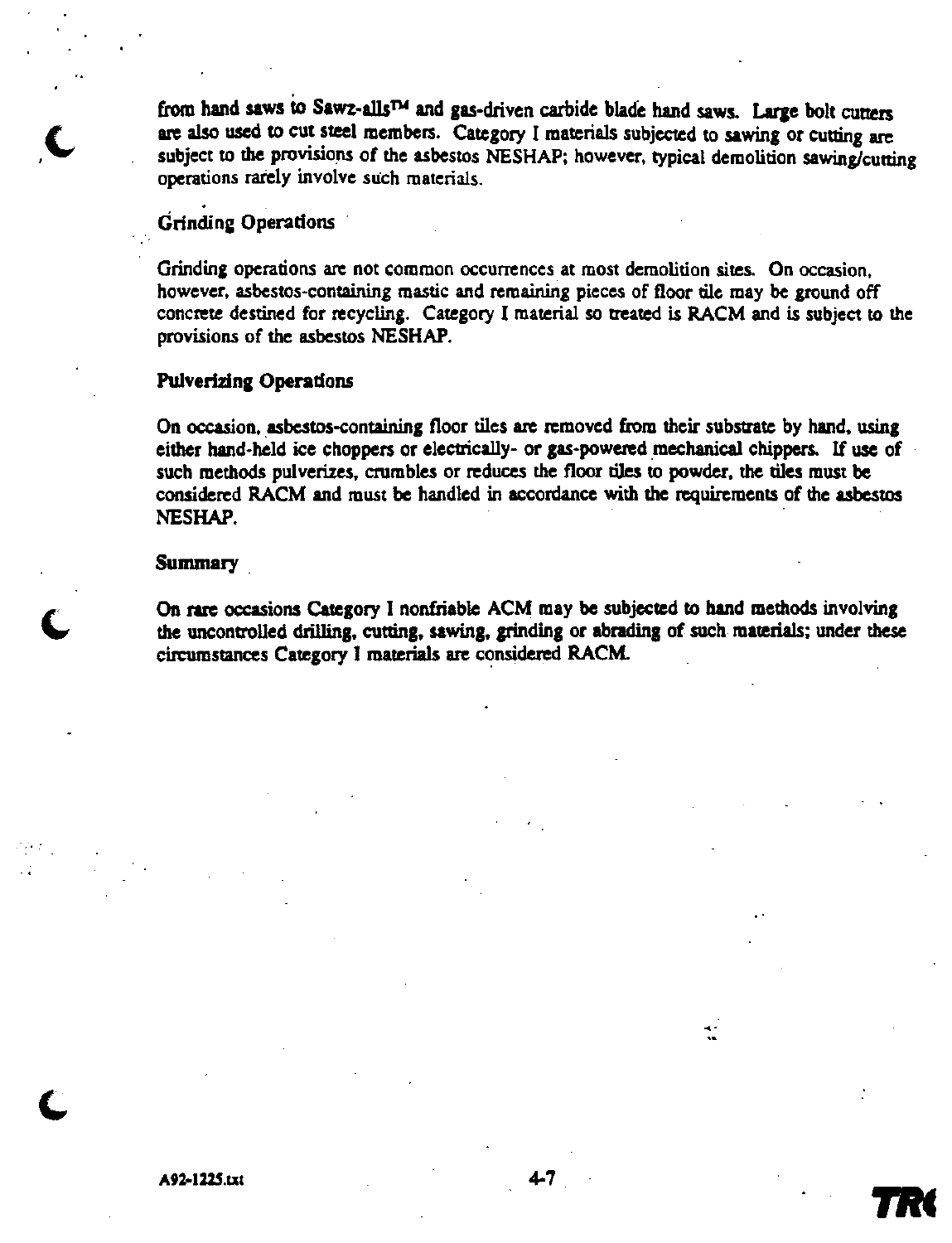$\mathsf{C}$ 

 $\frac{1}{2}$ ed.

A92-1225.txt

 $4 - 8$ 

 $\ddot{\phantom{0}}$ 

 $\tilde{\gamma}$ ą.

 $\overline{a}$ 

RC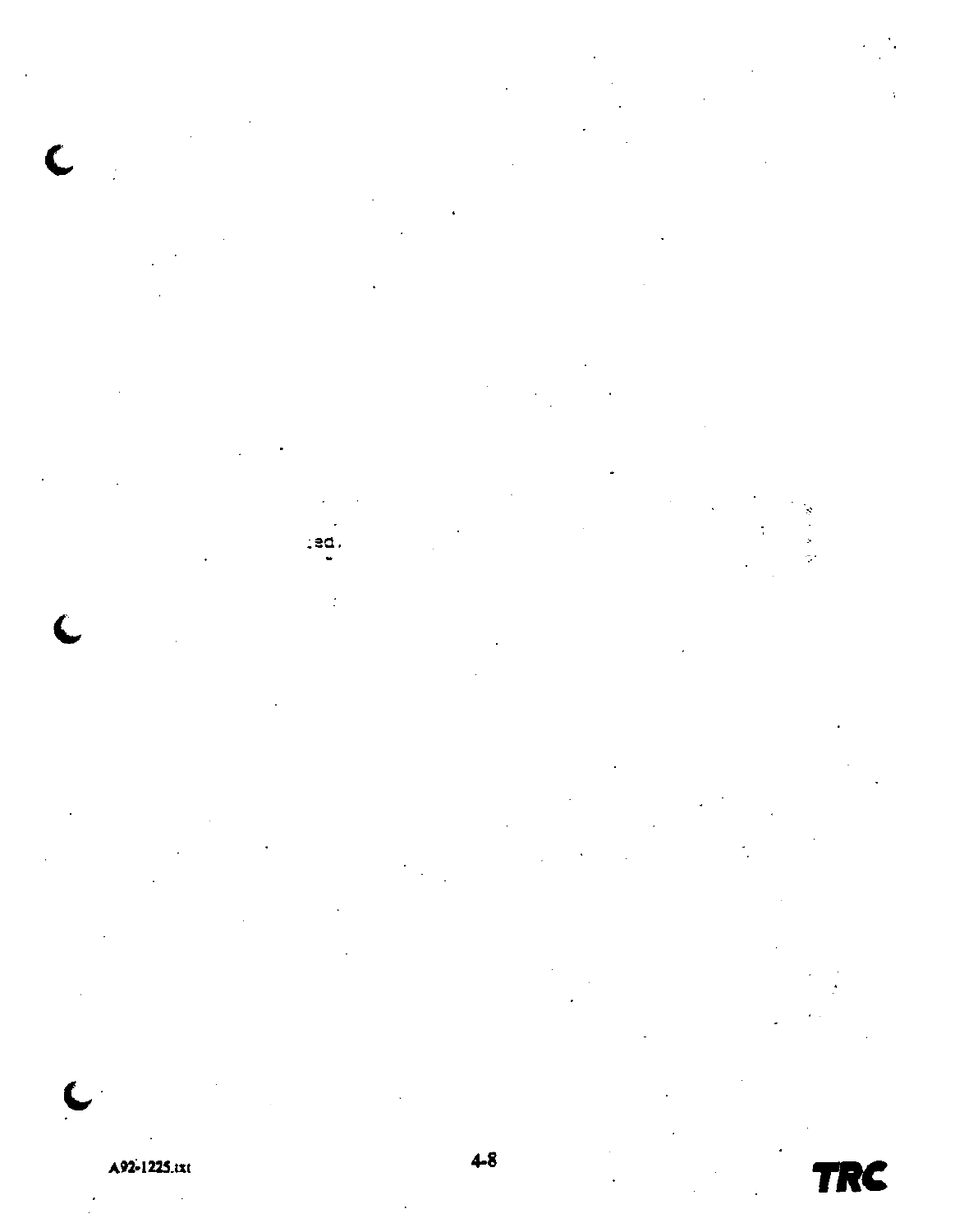## **SECTION 5**

## **ONSITE WASTE HANDLING PROCEDURES**

#### **NITRODUCTION**

At the present time it is not demolition operations and ordinary cleanup activities but the post-demolition activities involving waste consolidation and recycling of Category I and II materials which are of greater concern. If such activities subject either Category I or II nonfriable ACM to sanding, grinding, cutting or abrading, the materials become RACM and are then subject to the provisions of the asbestos NESHAP.

In general, since cleanup activities such as loading waste debris onto trucks for disposal do not subject nonfriable materials to sanding, grinding, cutting or abrading, such materials are not considered asbestos-containing waste materials and are not regulated by the asbestos NESHAP.

However, waste consolidation efforts which involve the use of jack hammers or other mechanical devices such as grinders to break up asbestos-containing concrete or other materials covered or coated with Category I nonfriable ACM, are subject to the regulation.

In addition, operations such as waste recycling which sand, grind, cut, or abrade Category I or II nonfriable ACM are subject to the asbestos NESHAP. When these types of activities are performed, Category I and II nonfriable ACM become RACM.

The following details the post-demolition activities of waste consolidation (segregation and reduction), waste load-out and onsite waste disposal and their effects on nonfriable ACM,

#### **WASTE CONSOLIDATION**

Waste consolidation operations involve segregation and reduction activities that have as their ultimate goal the resale, recycling, and disposal of demolition debris.

#### Segregation of Demolition Debris

Demolition contractors segregate demolition debris primarily to maximize their profits. As much material as possible is collected for resale and recycling (e.g., wood, brick, steel and concrete); the remaining debris is most often transported offsite for disposal.

Segregation may involve cutting and grinding operations, the breaking and tearing apart of materials to separate them by material type, and the transport of materials within the demolition site boundaries.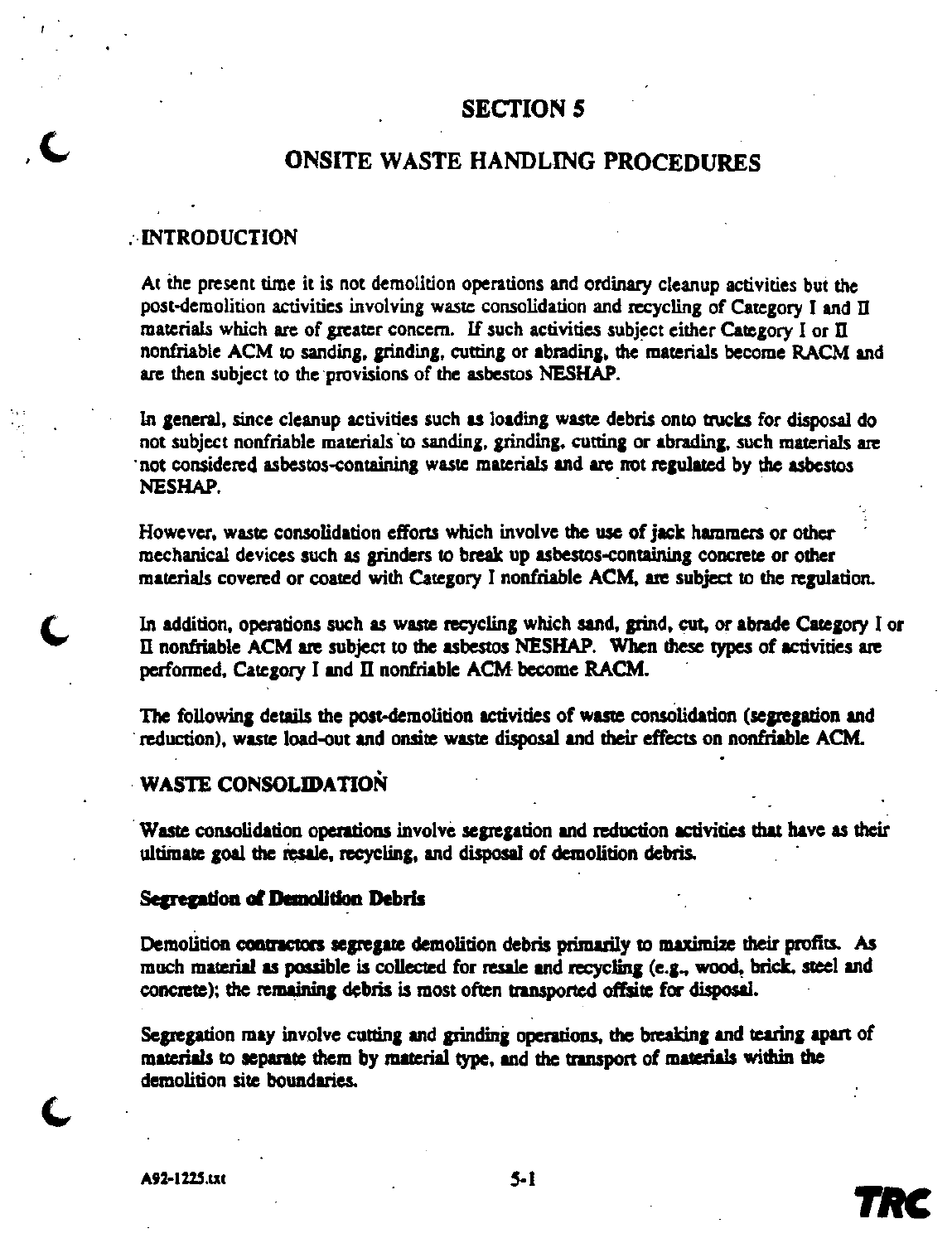Since segregation activities may be accomplished using hand methods and heavy equipment. nonfriable ACM may or may not become friable in the process. The following text details various segregation activities and describes their effects on nonfriable materials.

#### *S.gr.gation by BtwI*

Materials such as wood. brick and steel are generally separated from other demolition debris using equipment such as sledgehammers, prybars, adzes and axes. If any hand equipment is used to cut, sand, grind, or abrade Category I or II materials, RACM is thus created and the provisions of the asbestos NESHAP apply.

#### **Material Transport**

Since heavy equipment is often used to move and segregate demolition debris, questions have been raised concerning the effect of such transport particularly on Category I nonfriable ACM. ACM. The contract of the contract of the contract of the contract of the contract of the contract of the contract of the contract of the contract of the contract of the contract of the contract of the contract of the contr

If Category I nonfriable ACM is transported across a demolition site in the bucket of a top loader. backhoe. hydraulic excavator or other similar vehicle. it is not considered RACM since it is not subjected to sanding, grinding, cutting or abrading during this activity.

Use of bulldozers, on the other hand, is expected to have a greater impact on Category I materials. However, EPA has stated that "...if the bulldozer is moving the debris or picking it up to be put in a vehicle and inadvertently runs over Category I material, then it is not subject to the NESHAP standard<sup>®</sup> (see Appendix I). Consequently, the moving of debris by bulldozers, whether by carrying it in a bucket or pushing it along the ground does not in itself cause Category I nonfriable ACM to become RACM.

Category II nonfriable ACM subjected to sanding, grinding, cutting or abrading during collection and transpon is considered RACM and thus subject to the asbestos NESHAP.

#### Vehicular Traffic Impact

#### Rubber-tired Vehicles

If nonfriable ACM is intentionally run over by rubber-tired vehicles as a means of segregation, it does not automatically become RACM but must be examined for damage. If it has become extensively damaged, i.e., it was sanded, ground, cut or abraded during segregation, it becomes RACM and is subject to the NESHAP regulation.

#### **Tracked Vehicles**

Although tractor treads present greater risks of causing extensive damage to nonfriable ACM, limiting their use at demolition sites is not considered practical. Intentionally running over nonfriable ACM with tractor treads as a means of segregation is considered grinding; material thus treated becomes RACM.

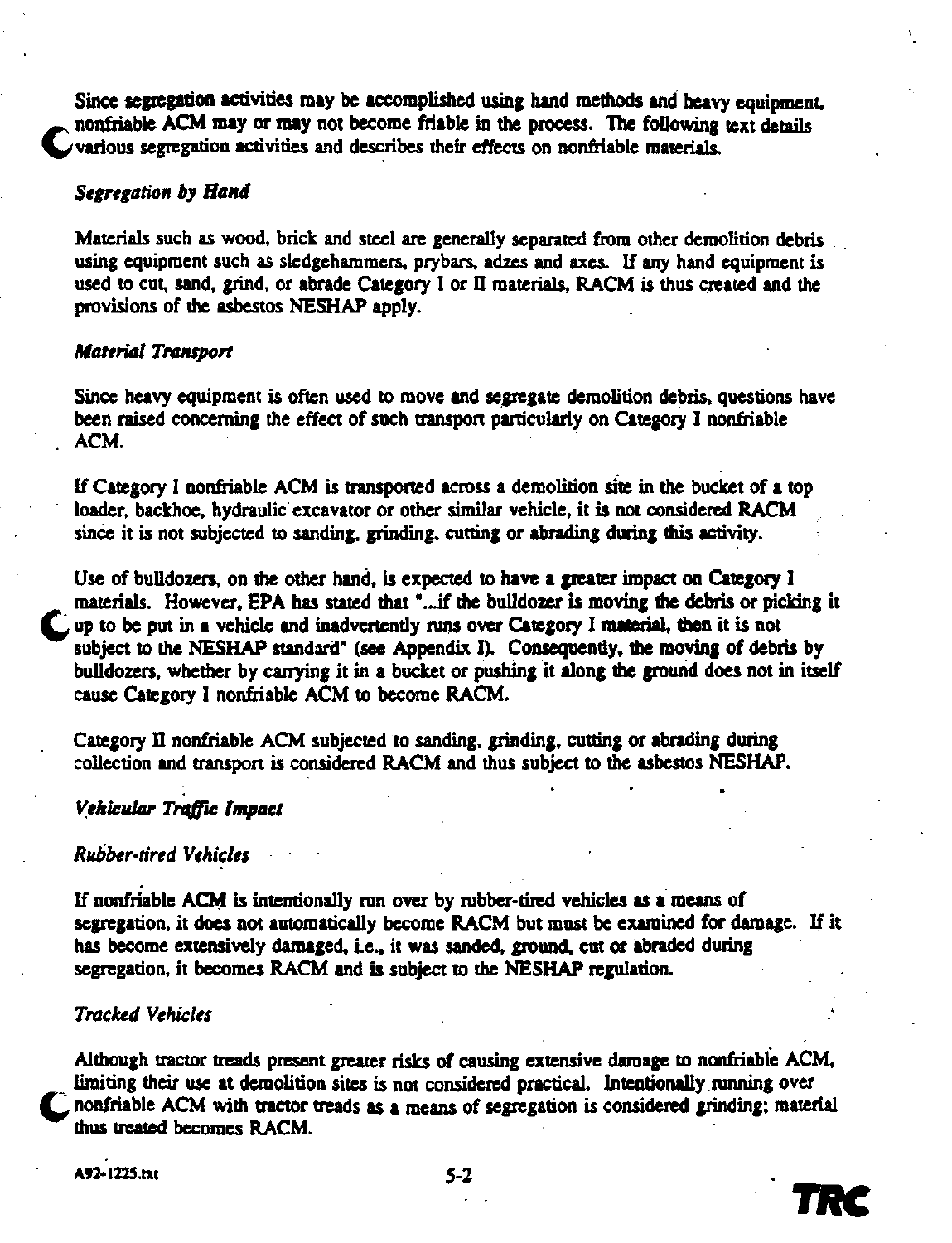Intentional segregation in this manner is addressed in the preamble to the revised asbestos NESHAP (SUPPLEMENTARY INFORMATION, Section IV, Significant Comments and Changes to the Proposed Revisions, Demolition and Renovation, Nonfriable ACM):

"Examples of practices...included the breaking of nonfriable insulation from steel beams by repeatedly running over the beams with a crawler tractor...these and other similar practices involving nonfriable asbestos material were considered to render nonfriable ACM into dust capable of becoming airborne."

#### **Reduction of Demolition Debris**

Reduction activities are of the greatest concern to EPA, since they are most likely to cause both Category I and Category II nonfriable ACM to become RACM.

#### **Category I Reduction**

The use of bulldozers to reduce the volume of Category I materials causes them to become RACM as discussed elsewhere in this manual and in the following EPA correspondence:

"If, after a demolition, material left in the facility... is intentionally ground up (such as repeatedly running over the debris with a bulldozer to compact the material), then-61.150(a)(3) applies. The material must be adequately wetted and kept adequately wet during collection and transport to a site or facility operated in accordance with 61.154 or 61.155." (See Appendix I).

Reduction by the use of sledgehammers does not normally cause Category I nonfriable ACM to become RACM. The use of pneumatic hammers, however, whether hand-operated or attached to heavy machinery, does cause these materials to become RACM. The use of cranes with clamshells or other heavy machinery with rakes or buckets to partially reduce. Category I nonfriable ACM is permissible if the material is left recognizable in its original form. Extensively damaged Category I ACM (that which has been sanded, ground, cut, or abraded) becomes RACM. Consolidating waste materials containing Category I nonfriable. ACM in the hole (basement) of a building and subsequently grinding or crushing it via bulldozer subjects the operation to the asbestos NESHAP.

For wood/tile debris, demolition crews sometimes use tree chippers to grind the material up. Any Category I nonfriable ACM subjected to this treatment becomes RACM.

#### **Category II Reduction**

Reduction of Category II materials such as asbestos-cement pipe and concrete following demolition is also a matter of concern.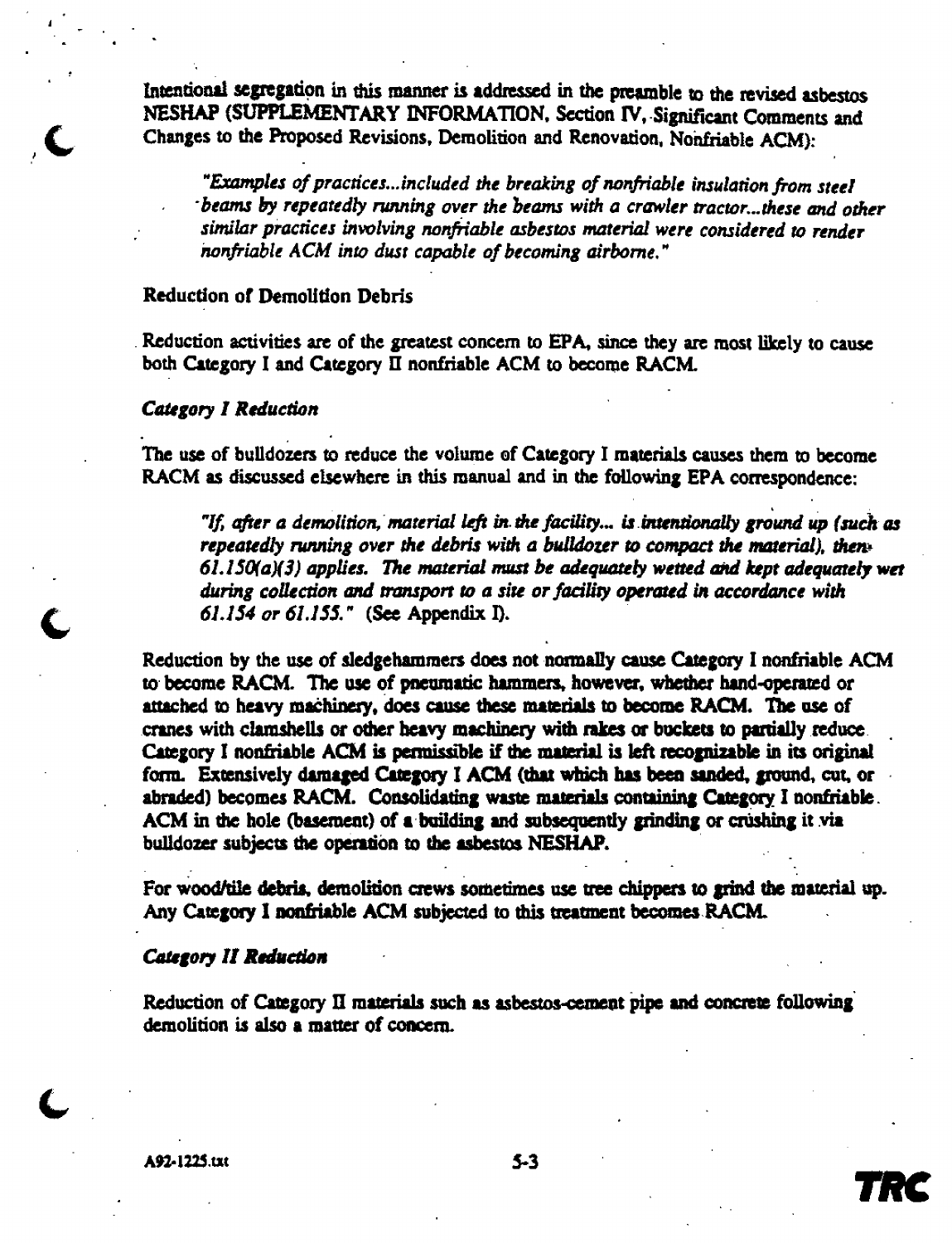#### **Asbestos-Cement Pipe**

EPA considers asbestos-cement pipe to be a "facility component" (as defined in 40 CFR §61.141) of the facility which owns or utilizes the pipe. In addition, EPA considers asbestoscement pipe to be Category II nonfriable asbestos containing material. This material becomes "regulated asbestos containing material" (RACM), as defined in 40 CFR §61.141, when it becomes "friable asbestos material" or when it "has a high probability of becoming or has become crumbled, pulverized or reduced to powder by the forces expected to act on the material during the course of demolition or renovation operations regulated by 140 CFR Part 61 Subpart M1." Consequently, the crushing of asbestos-cernent pipe with mechanical equipment will cause this material to become RACM. The demolition and renovation provisions in 40 CFR §61.145 and the waste disposal provisions in 40 CFR §61.150 apply to asbestos-cement pipe where the pipe is considered RACM, and the amount of pipe being removed and crushed is at least 260 linear feet for a single renovation project or during a calendar year for individual nonscheduled operations.

#### Concrete

At certain demolition sites demolition contractors may rent and operate large concretepulverizing machines called PC-400s. Since the asbestos content of concrete is rarely known, use of such machines is a matter of concern to EPA. Under no circumstances should asbestos-containing concrete, or concrete to which asbestos-containing resilient flooring is attached, be subjected to such treatment.

#### **Onsite Waste Disposal**

As mentioned in other sections of this manual, using heavy machinery to crush demolition debris containing Category I or II nonfriable ACM in place prior to or during burial, can cause the ACM to become RACM subject to the provisions of sections §61.150 (waste disposal) and §61.151 (inactive waste disposal sites) or §61.154 (active waste disposal sites). If Category I or II materials are not rendered friable, they are not subject to the affectos ⊊ 39000 → 1900 → 1900 → 1900 → 1900 → 1900 → 1900 → 1900 → 1900 → 1900 → 1900 → 1900 → 1900 → 1900 → NESHAP.

EPT is recently responded to a question regarding the onsite disposal of crushed asbestoscement pipe, a Category II material. The response is applicable as well to the burying of Category I material which has been sanded, ground, cut or abraded. In its correspondence EPA stated that the practice of backfilling and burying crushed asbestos-cement pipe in place causes these locations to become active waste disposal sites subject to the requirements of §61.154. Furthermore, if no additional asbestos-containing waste material is buried at that location for a year, the site becomes an inactive waste disposal site subject to the requirements of  $$61.151(e)$  and  $$61.154(h).$ 

Consequently, the owner of the land would be required to comply with the requirements for active and inactive waste disposal sites.

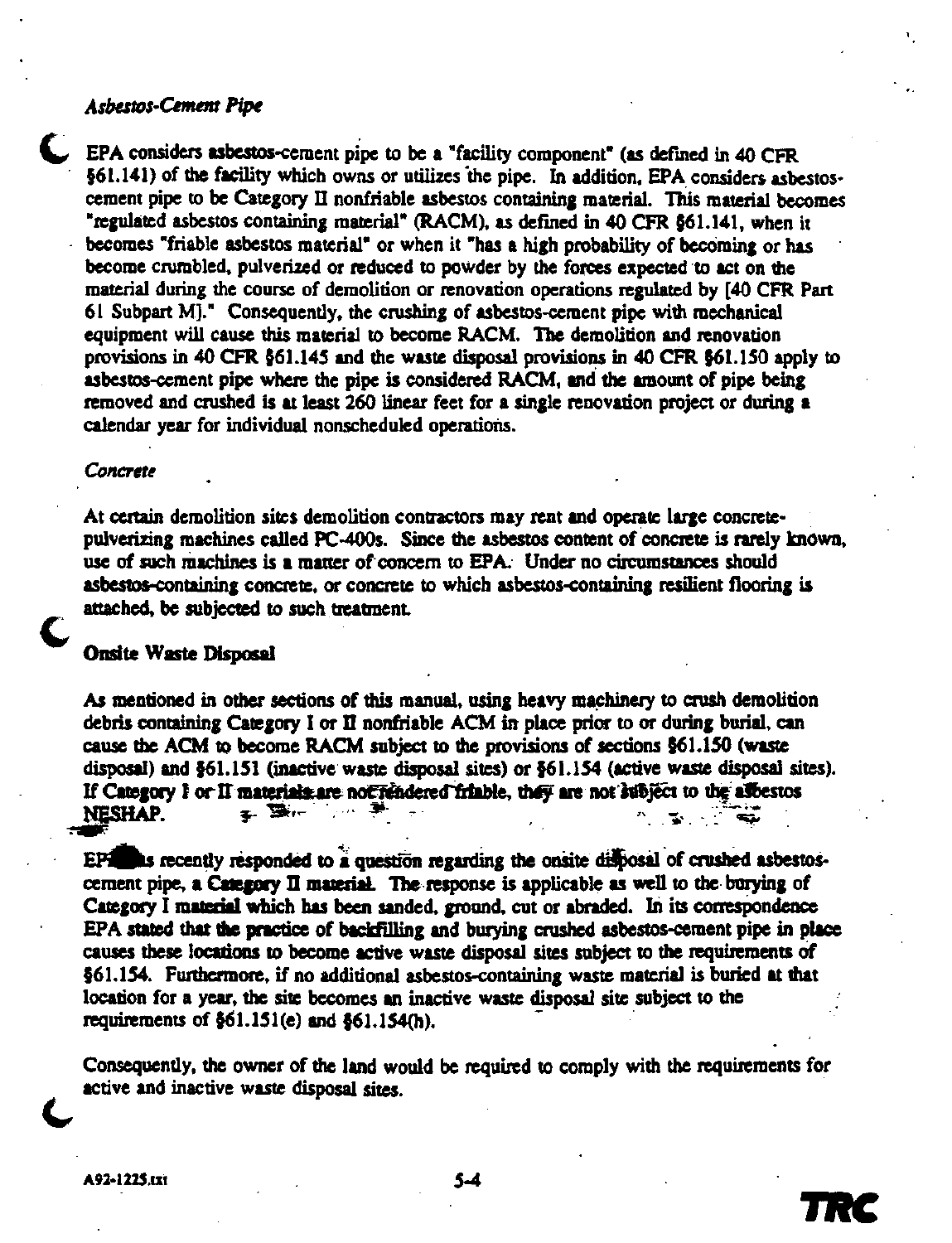In order to avoid the creation of a waste disposal site which is subject to the Asbestos NESHAP, it was suggested that the owners or operators of the pipe consider other options for dealing with it. If the pipe is left in place or removed in such a way that it is not crumbled. pulverized or reduced to power, it would not be subject to the NESHAP. If the pipe must be crushed, the creation of an active waste disposal site can be avoided by removing the pipe from the site and transporting it to a landfill which accepts asbestos waste material.

An alternative method suggested involved the pumping of grout into the buried lines which are no longer in service.

#### **Waste Load Out**

As mentioned previously, waste load out activities generally do not cause Category I nonfriable ACM to become RACM. Top loaders are typically used to deposit demolition debris containing Category I nonfriable ACM into trucks for hauling to landfills that accept construction debris.

Recent EPA correspondence discusses the hauling and ultimate disposal of both Category I and Category II ACM as follows:

It is required under  $\S61.150(a)(3)$  that asbestos-containing waste material be kept. adequately wet. Asbestos-containing waste material as applied to demolitions and renovations includes RACM waste and materials contaminated with asbestos including disposable equipment and clothing. Category I or Category II nonfriable ACM that has been contaminated by RACM, and cannot be decontaminated (e.g., building debris in a pile contaminated with RACM) must be treated as asbestos-containing waste material. Category I or Category II ACM that does not meet the definition of RACM after a demolition or renovation, and is not contaminated with RACM, is not asbestoscontaining waste material and is not subject to the wetting requirement of §61.150(a)(3).

Category I or II nonfriable ACM that is not subject to  $\S61.150(a)(3)$  would still have to be disposed of in a landfill that accepts building debris, in a landfill that operates in accordance with §61.154, or at a facility that operates in accordance with §61.155. This waste material would not be allowed to go to any facility that would sand, grind, cut or abrade the non-RACM waste or otherwise turn it into RACM waste (such as a cement recycling facility). In addition, if Category I or II nonfriable ACM is sanded, ground, cut or abraded during disposal at a landfill, before it is buried, it is subject to the NESHAP. (See Appendix I).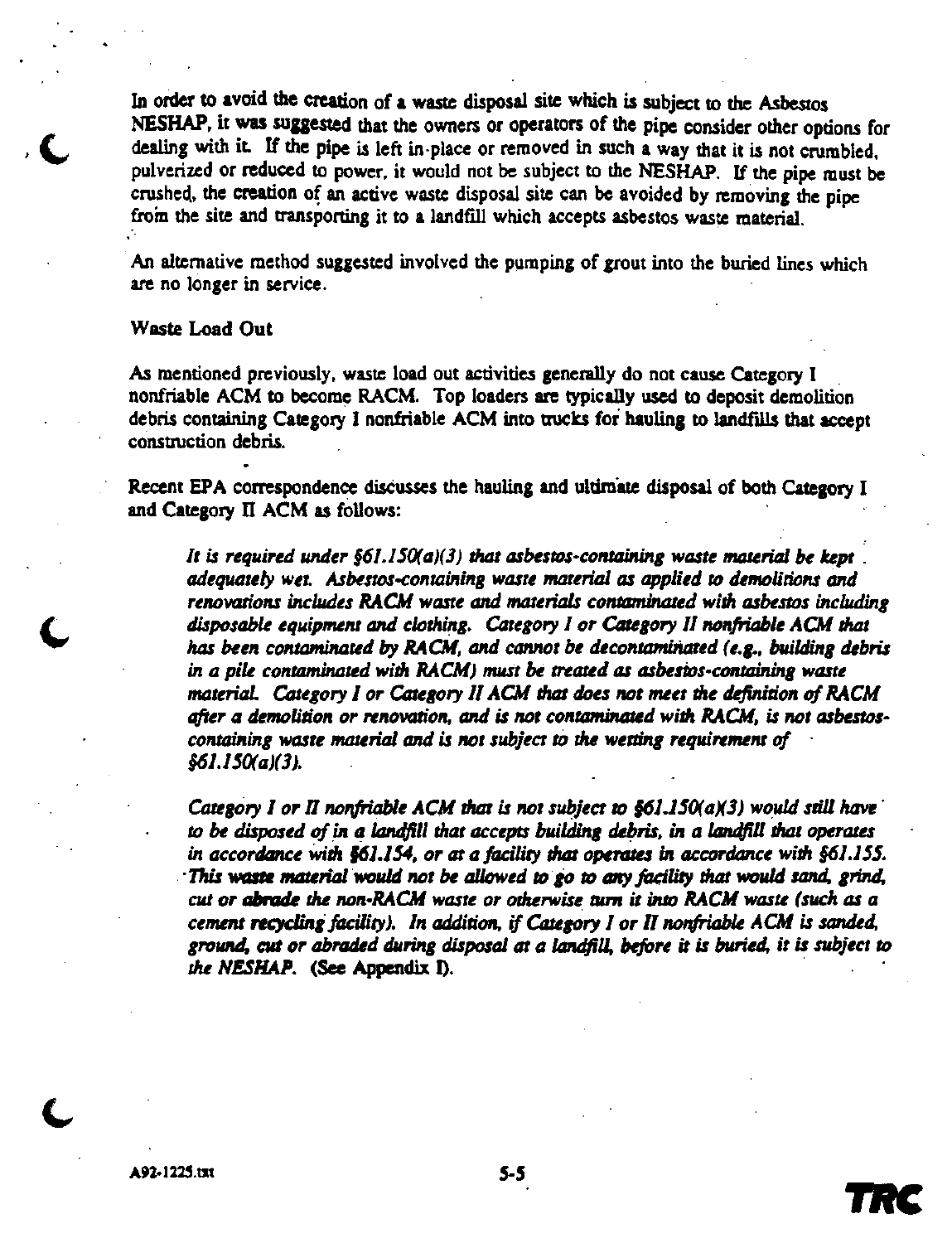$\sim 10$ 

 $\psi_{\mathbf{z}}$ 

A92-1225.txt

 $\overline{\mathbf{C}}$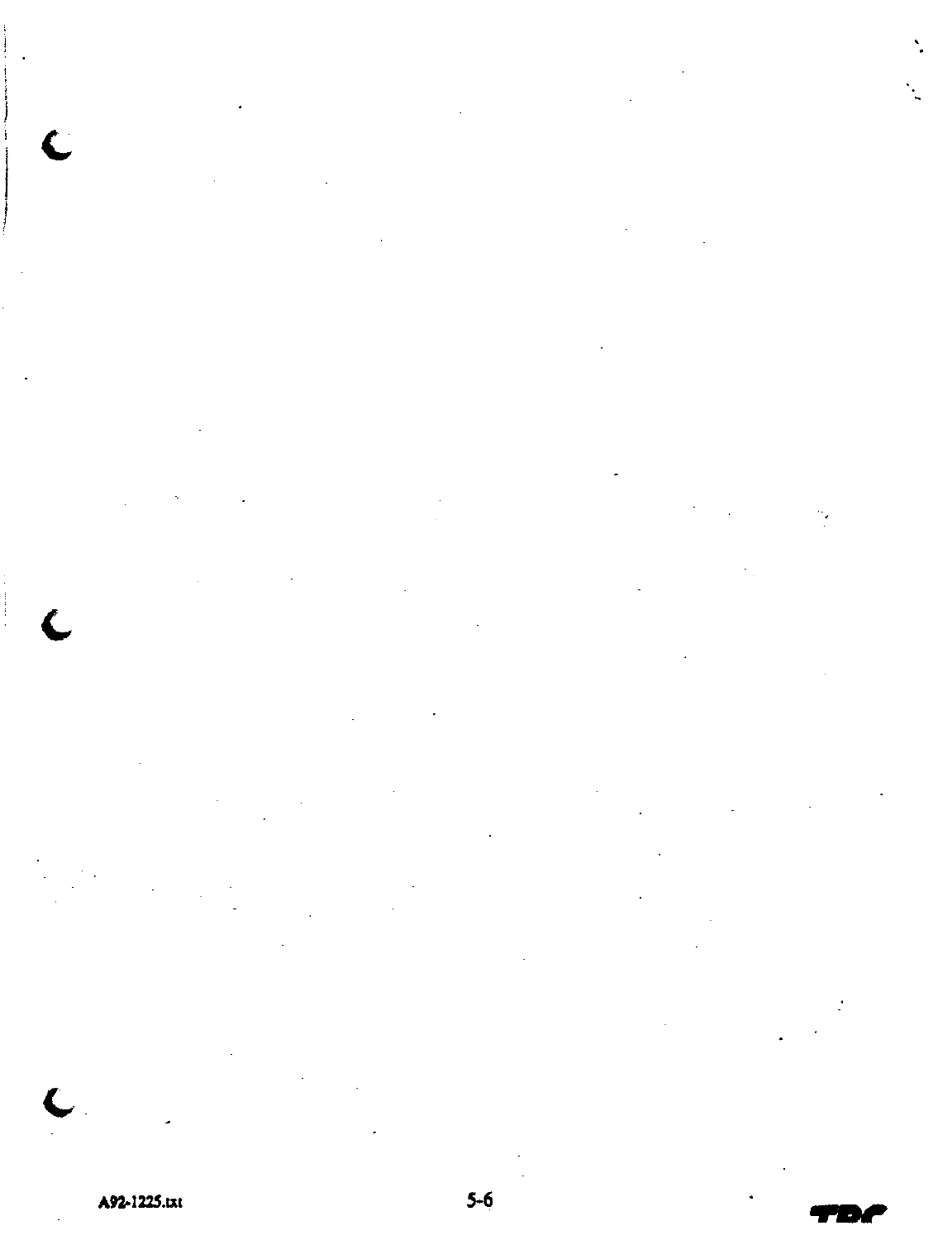## SECTION 6

## OFFSITE WASTE HANDLING PROCEDURES

 $\therefore$  The issues discussed in this section include landfills, recycling centers, conversion facilities, and renovation activities. Since EPA has taken a "cradle to grave" approach regarding the disposition of ACM. responsibility for the ultimate fate of Category I ACM rests with all individuals involved in handling the material.

#### Landfills

•

Category I and  $II$  ACM that has become RACM must be disposed of in a landfill that operates in accordance with  $\S$ §61.150 and 61.154, or in an EPA-approved conversion facility described in §61.155 of the asbestos NESHAP.

Category I and II nonfriable ACM which has not become RACM during demolition may be disposed of in a landfill that normally accepts construction debris. However, if Category I or II nonfriable ACM is sanded, ground, cut or abraded before it is buried at the landfill, it is subject to the asbestos NESHAP.

#### **Recycling Centers**

At the present time, EPA does not allow either Category I or  $\Pi$  nonfriable demolition debris to go to any facility (e.g., a cement recycling facility) that will sand, grind, cut or abrade it or otherwise tum it into RACM waste. Recycling facilities which cause non-RACM waste to become RACM waste are subject to the provisions of the asbestos NESHAP (See Appendix I).

#### **Conversion Facilities**

Conversion facilities are addressed in Section 61.155 of the November 1990 revised asbestos NESHAP. Owners/operators of such facilities must handle ACWM according to the provisions of the asbestos NESHAP.

 $\mathcal{A}$ 92-1225.txt 6-1  $\blacksquare$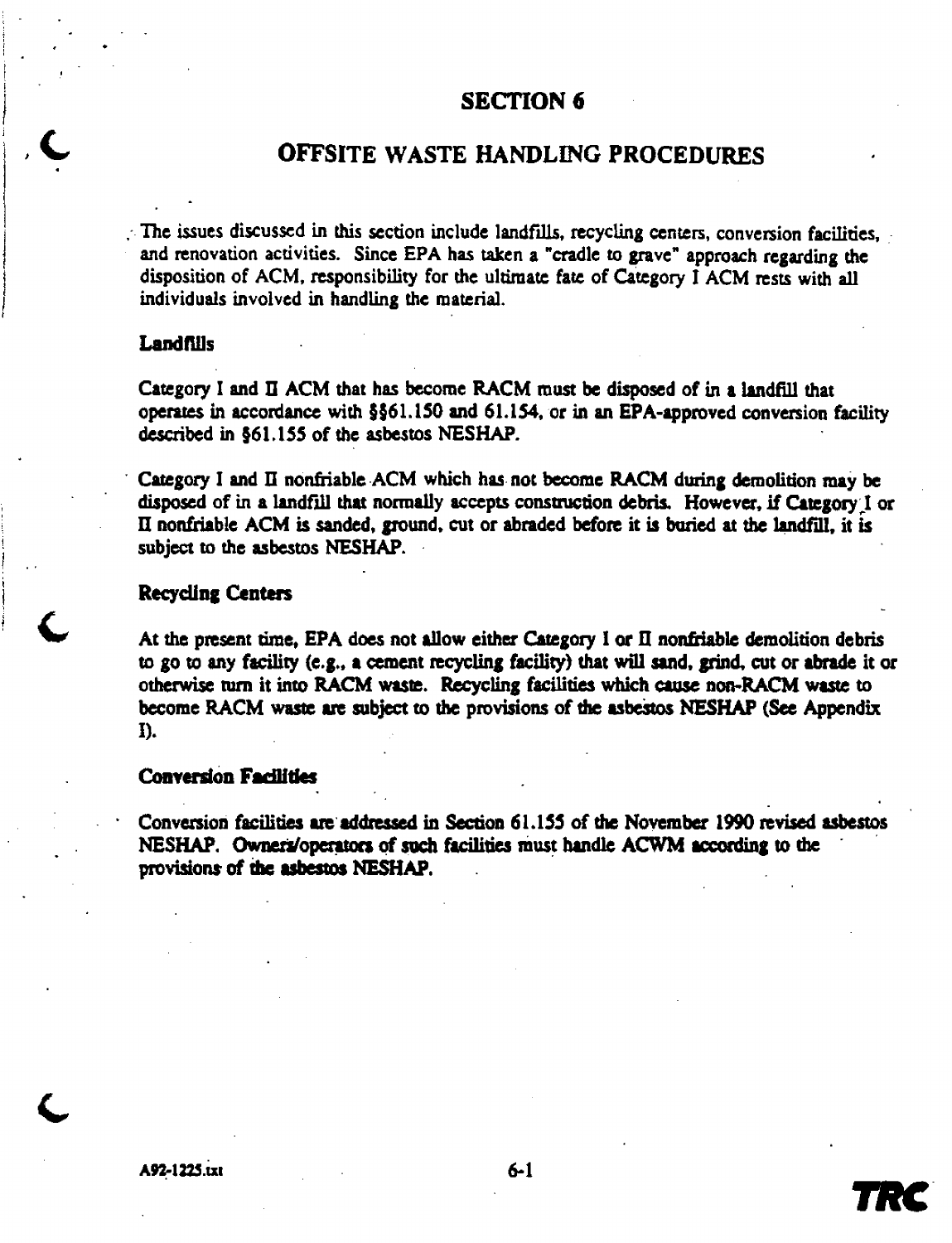#### APPENDIX I



#### UNITED STATES ENVIRONMENTAL PROTECTION AGENCY WASHINGTON, D.C. 20460

MAA I 8 <sup>1992</sup>

orner of AIR AND RADIATION

..

Ms. Ann Bieller, Area Manager Environmental Management Southwestern Bell Telephone Procurement Organization <sup>500</sup> North Broadway, Room <sup>1400</sup> St. Louis, Missouri 63102

Dear Ms. Bieller:<br>This letter is in response to your January 28, 1992 letter requesting a clarification of 40 CFR  $$61.150(a)$  (3) as it relates: to  $$61.145(c)$  (1) (i) and (iv), of the Asbestos NESHAP Revision; Final Rule. dated November 20, 1990.

In your letter, you present your understanding that there are no special requirements for adequately wetting Category I or<br>Category II nonfriable asbestos-containing material (ACM) during the course of a demolition or renovation if it does not meet the definition of regulated asbestos-containing material (RACM). You also state that this conclusion is further supported by  $$61.150(a)(5),$  until  $$61.150(a)(3)$  is taken into consideration. Section 61.150(a)(3) requires, 'for facilities demolished where RACK is not removed· prior to demolition according to  $$561.145(c) (1) (i), (ii), (iii)$  and (iv) or for facilities demolished according to  $$61.145(c) (9)$ , adequately wet asbestos-containing waste material at all times after demolition and keep wet during handling and loading for transport to a disposal site." You question the correctness of the  $561.150(a)$  (3) reference to  $$61.145(c)(1)(1)$  and  $(iv)$ .

Section 61.150(a)(3) correctly cites  $561.145(c)$  (1)(i), (ii), (iii) and (iv). It is required under  $161.150(a)$  (3) that asbestos-containing waste material be kept adequately wet. Asbestos-containing waste material as applied to demolitions and renovations includes RACM waste and materials contaminated with asbestos including disposable equipment and clothing. Category I or Category II nonfriable ACM that has been contaminated by RACM, and cannot be decontaminated (e.g., building debris in a pile contaminated with RACM) must be treated as asbestos-containing waste material. Category I or Category II ACM that does not meet the definition of RACM after a demolition or renovation, and is not contaminated with RACM, is not asbestoscontaining waste material and is not subject to the wetting requirement of 561.150(a) (3).